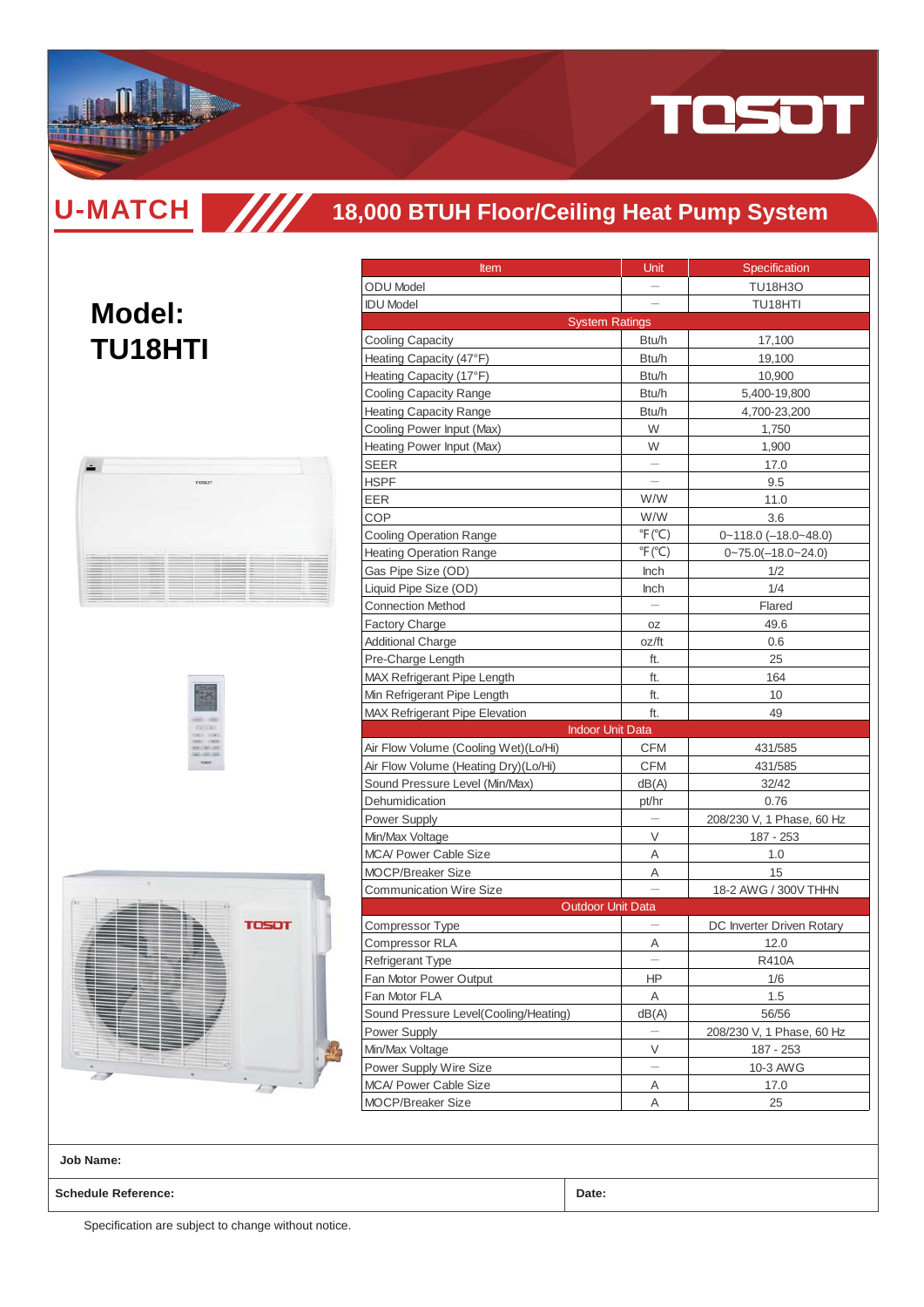

# Features & Function Summary TU18HTI

| <b>SYSTEM FEATURES</b>                 |               |
|----------------------------------------|---------------|
| Ultra Low Frequency Torque Control     | Yes           |
| <b>Power Factor Correction</b>         | Yes           |
| Compressor Type                        | Rotary        |
| Refrigerant Type                       | <b>R410A</b>  |
| Basepan With Electric Heater           | <b>NO</b>     |
| <b>Compressor With Electric Heater</b> | <b>YES</b>    |
| Outdoor Fin Coating                    | Acrylic Resin |
| <b>Intelligent Defrosting</b>          | <b>YES</b>    |
| Intelligent Preheating                 | <b>YES</b>    |
| Low Voltage Startup                    | <b>YES</b>    |
| Memory/Power Failure Recovery          | <b>YES</b>    |
| Self Diagnosis                         | <b>YES</b>    |
| Low Ambient Cooling                    | <b>YES</b>    |
| Internal Condensate Pump               | <b>YES</b>    |
| XK60 (Opt) Wired Controller Interface  | <b>YES</b>    |
| Wi-Fi Interface                        | <b>NO</b>     |
| Indoor Fan Type                        | Centrifugal   |
| Multi Fan Speeds                       | 3 Speeds      |
| <b>LED Display Indoor Unit</b>         | <b>YES</b>    |
| <b>Advance Filter</b>                  | <b>NO</b>     |
| <b>Auxiliary Electrical Heater</b>     | <b>NO</b>     |
| Ventilation (Outdoor Air)              | Optional      |

| <b>WIRED CONTROLLER FUNCTIONS</b> |            |
|-----------------------------------|------------|
| Auto Mode                         | <b>YES</b> |
| Auto Fan                          | <b>YES</b> |
| Auto Swing (Continuous Sweep)     | <b>YES</b> |
| Adjustable Swing Louvers (5 pos.) | <b>YES</b> |
| Clock on Remote Controller        | <b>YES</b> |
| Dry Mode                          | <b>YES</b> |
| Dry Anti-Mildew (X-Fan) Mode      | <b>YES</b> |
| <b>Energy Saving Mode</b>         | <b>NO</b>  |
| Dirty Filter Alert                | <b>NO</b>  |
| I Feel Function                   | <b>YES</b> |
| Lock on Remote Controller         | <b>YES</b> |
| Quiet Mode                        | <b>NO</b>  |
| Room Temperature Display (5 sec.) | <b>YES</b> |
| Sleep Mode                        | <b>YES</b> |
| <b>Timer Mode</b>                 | <b>YES</b> |
| <b>Turbo Mode</b>                 | <b>YES</b> |
| Display On/Off Control            | <b>YES</b> |
| <b>Freeze Guard Mode</b>          | <b>YES</b> |



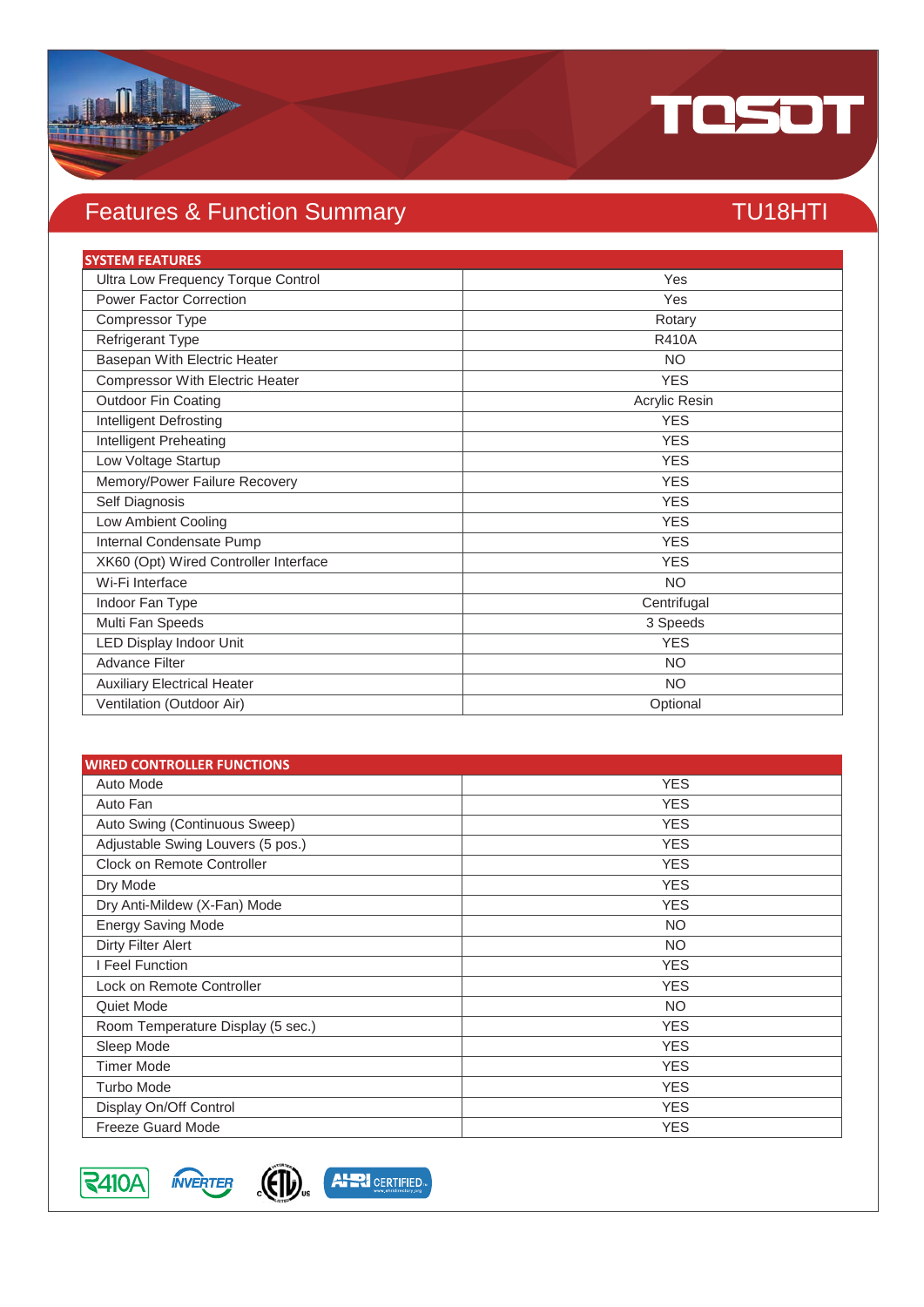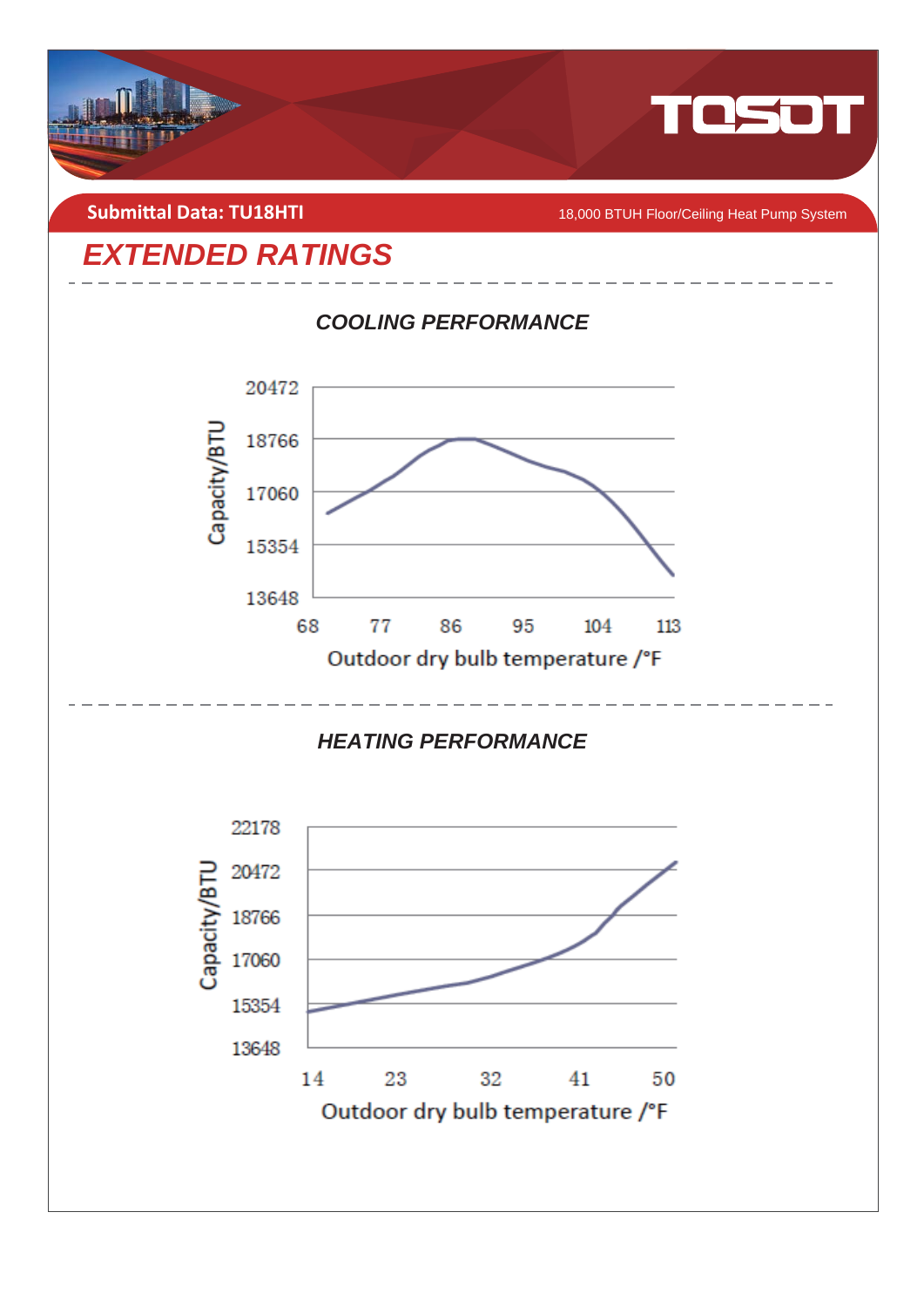

**Submittal Data: TU18HTI** *COMBITI* **CONGLISION CONGLISION CONGLISION CONGLISION CONGLISION OF TUH Floor/Ceiling Heat Pump System** 

# *MINIMUM SPACING REQUIREMENTS*

## *INDOOR*



◆ Ceiling type





Unit: inch (mm)



Units: inch (mm)

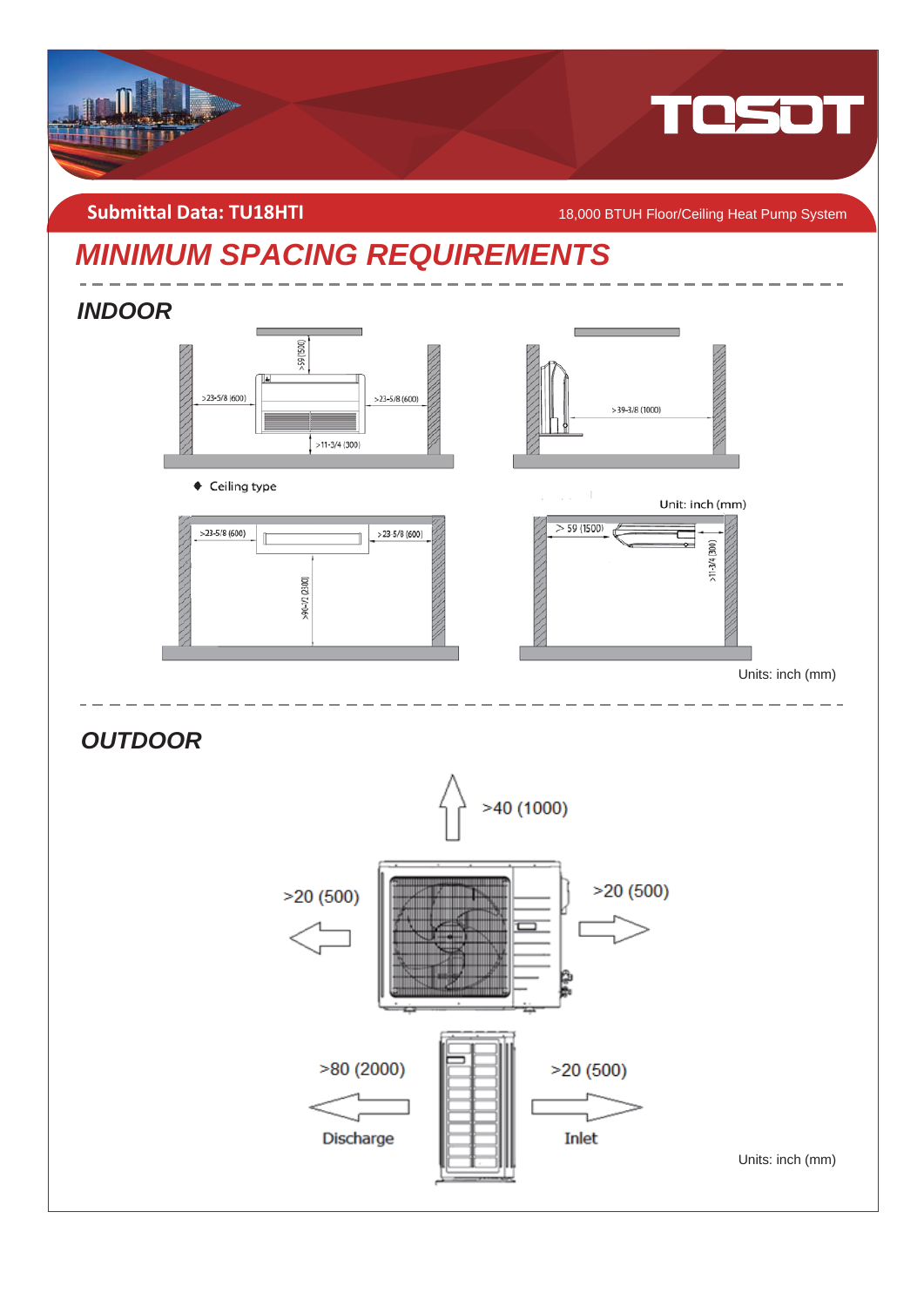## **DIMENSIONAL SPECIFICATIONS** THE CONSTRUCTION OF TU18HTI

### **INDOOR UNIT DIMENSIONS & WEIGHTS**



Notes:

- 1. Recommended Communication Wire Type 18-2 AWG Stranded Copper THHN 300V Wire.
- 2. Power wiring size must comply with applicable national and local codes for both ID and OD dedicated circuits.
- 3. Test conditions are based on AHRI 210/240.

Specifications are subject to change without notice. Manufacturer reserves the right to discontinue or modify specifications or designs without notice or without incurring obligations. All rights reserved.



Units: inch (mm)

TOSOT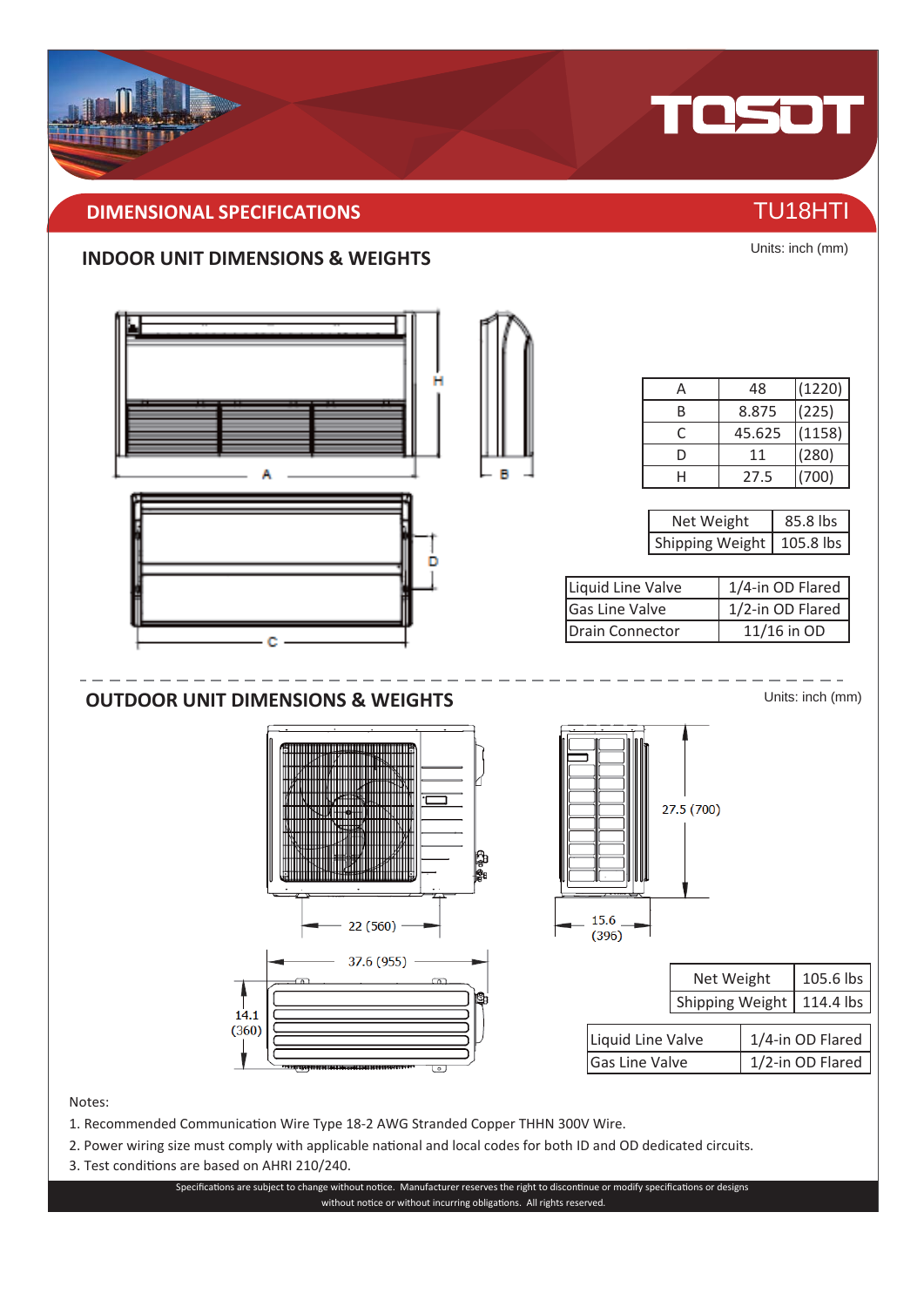

**U-MATCH TITT** 

# **18,000 BTUH Floor/Ceiling Heat Pump System**

# **Model: TU24HTI**







| <b>Item</b>                           | Unit                      | Specification             |  |
|---------------------------------------|---------------------------|---------------------------|--|
| <b>ODU</b> Model                      |                           | <b>TU24H3O</b>            |  |
| <b>IDU</b> Model                      |                           | TU24HTI                   |  |
|                                       | <b>System Ratings</b>     |                           |  |
| <b>Cooling Capacity</b>               | Btu/h                     | 23,800                    |  |
|                                       | Btu/h                     |                           |  |
| Heating Capacity (47°F)               | Btu/h                     | 27,200                    |  |
| Heating Capacity (17°F)               |                           | 15,700                    |  |
| Cooling Capacity Range                | Btu/h                     | 8,200-27,800              |  |
| <b>Heating Capacity Range</b>         | Btu/h                     | 8,200-30,600              |  |
| Cooling Power Input (Max)             | W<br>W                    | 2,500                     |  |
| Heating Power Input (Max)             |                           | 2,750                     |  |
| SEER                                  |                           | 16.0                      |  |
| <b>HSPF</b>                           |                           | 10.0                      |  |
| EER                                   | W/W                       | 10.7                      |  |
| COP                                   | W/W                       | 3.4                       |  |
| <b>Cooling Operation Range</b>        | $\degree$ F( $\degree$ C) | $0 - 118.0$ (-18.0~48.0)  |  |
| <b>Heating Operation Range</b>        | $\degree$ F $(\degree$ C) | $0 - 75.0(-18.0 - 24.0)$  |  |
| Gas Pipe Size (OD)                    | <b>Inch</b>               | 5/8                       |  |
| Liquid Pipe Size (OD)                 | Inch                      | 3/8                       |  |
| <b>Connection Method</b>              |                           | Flared                    |  |
| <b>Factory Charge</b>                 | OΖ                        | 78.4                      |  |
| <b>Additional Charge</b>              | oz/ft                     | 0.6                       |  |
| Pre-Charge Length                     | ft.                       | 25                        |  |
| <b>MAX Refrigerant Pipe Length</b>    | ft.                       | 164                       |  |
| Min Refrigerant Pipe Length           | ft.                       | 10                        |  |
| <b>MAX Refrigerant Pipe Elevation</b> | ft.                       | 49                        |  |
|                                       | <b>Indoor Unit Data</b>   |                           |  |
| Air Flow Volume (Cooling Wet)(Lo/Hi)  | CFM                       | 490/705                   |  |
| Air Flow Volume (Heating Dry)(Lo/Hi)  | <b>CFM</b>                | 490/705                   |  |
| Sound Pressure Level (Min/Max)        | dB(A)                     | 40/48                     |  |
| Dehumidication                        | pt/hr                     | 0.99                      |  |
| <b>Power Supply</b>                   |                           | 208/230 V, 1 Phase, 60 Hz |  |
| Min/Max Voltage                       | V                         | 187 - 253                 |  |
| <b>MCA/ Power Cable Size</b>          | Α                         | 1.0                       |  |
| <b>MOCP/Breaker Size</b>              | Α                         | 15                        |  |
| <b>Communication Wire Size</b>        |                           | 18-2 AWG / 300V THHN      |  |
|                                       | <b>Outdoor Unit Data</b>  |                           |  |
| Compressor Type                       |                           | DC Inverter Driven Rotary |  |
| <b>Compressor RLA</b>                 | Α                         | 18.0                      |  |
| Refrigerant Type                      |                           | R410A                     |  |
| Fan Motor Power Output                | ΗP                        | 1/6                       |  |
| Fan Motor FLA                         | Α                         | 1.5                       |  |
| Sound Pressure Level(Cooling/Heating) | dB(A)                     | 57/57                     |  |
| Power Supply                          |                           | 208/230 V, 1 Phase, 60 Hz |  |
| Min/Max Voltage                       | V                         | 187 - 253                 |  |
| Power Supply Wire Size                |                           | 10-3 AWG                  |  |
| MCA/ Power Cable Size                 | Α                         | 24.0                      |  |
| MOCP/Breaker Size                     | Α                         | 40                        |  |

**Job Name:**

**Schedule Reference: Date:**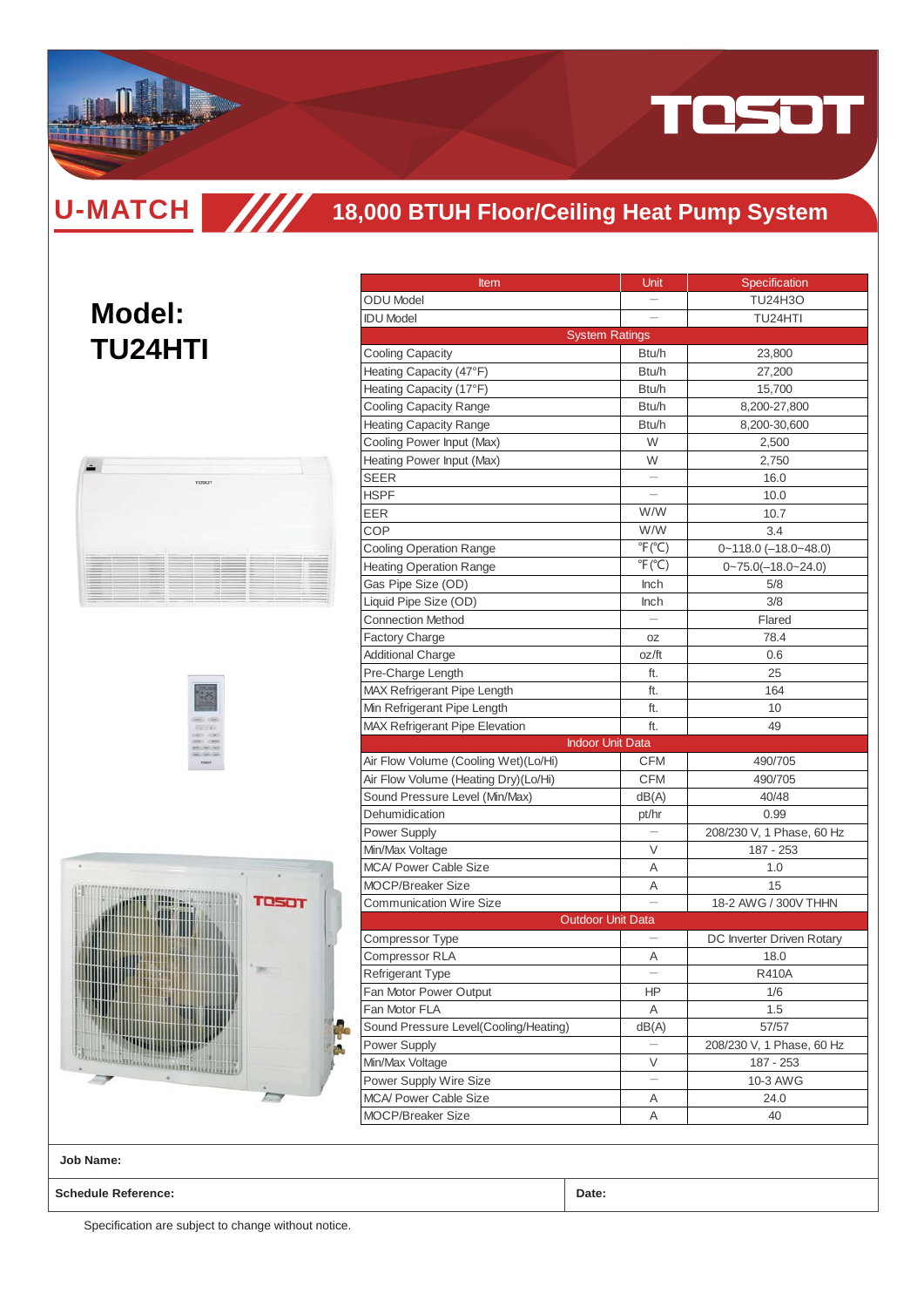

# Features & Function Summary TU24HTI

| <b>SYSTEM FEATURES</b>                 |               |
|----------------------------------------|---------------|
| Ultra Low Frequency Torque Control     | Yes           |
| <b>Power Factor Correction</b>         | Yes           |
| Compressor Type                        | Rotary        |
| Refrigerant Type                       | <b>R410A</b>  |
| Basepan With Electric Heater           | <b>NO</b>     |
| <b>Compressor With Electric Heater</b> | <b>YES</b>    |
| Outdoor Fin Coating                    | Acrylic Resin |
| <b>Intelligent Defrosting</b>          | <b>YES</b>    |
| Intelligent Preheating                 | <b>YES</b>    |
| Low Voltage Startup                    | <b>YES</b>    |
| Memory/Power Failure Recovery          | <b>YES</b>    |
| Self Diagnosis                         | <b>YES</b>    |
| Low Ambient Cooling                    | <b>YES</b>    |
| Internal Condensate Pump               | <b>YES</b>    |
| XK60 (Opt) Wired Controller Interface  | <b>YES</b>    |
| Wi-Fi Interface                        | <b>NO</b>     |
| Indoor Fan Type                        | Centrifugal   |
| Multi Fan Speeds                       | 3 Speeds      |
| <b>LED Display Indoor Unit</b>         | <b>YES</b>    |
| <b>Advance Filter</b>                  | <b>NO</b>     |
| <b>Auxiliary Electrical Heater</b>     | <b>NO</b>     |
| Ventilation (Outdoor Air)              | Optional      |

| <b>WIRED CONTROLLER FUNCTIONS</b> |            |
|-----------------------------------|------------|
| Auto Mode                         | <b>YES</b> |
| Auto Fan                          | <b>YES</b> |
| Auto Swing (Continuous Sweep)     | <b>YES</b> |
| Adjustable Swing Louvers (5 pos.) | <b>YES</b> |
| Clock on Remote Controller        | <b>YES</b> |
| Dry Mode                          | <b>YES</b> |
| Dry Anti-Mildew (X-Fan) Mode      | <b>YES</b> |
| <b>Energy Saving Mode</b>         | <b>NO</b>  |
| Dirty Filter Alert                | <b>NO</b>  |
| I Feel Function                   | <b>YES</b> |
| Lock on Remote Controller         | <b>YES</b> |
| Quiet Mode                        | <b>NO</b>  |
| Room Temperature Display (5 sec.) | <b>YES</b> |
| Sleep Mode                        | <b>YES</b> |
| <b>Timer Mode</b>                 | <b>YES</b> |
| <b>Turbo Mode</b>                 | <b>YES</b> |
| Display On/Off Control            | <b>YES</b> |
| <b>Freeze Guard Mode</b>          | <b>YES</b> |



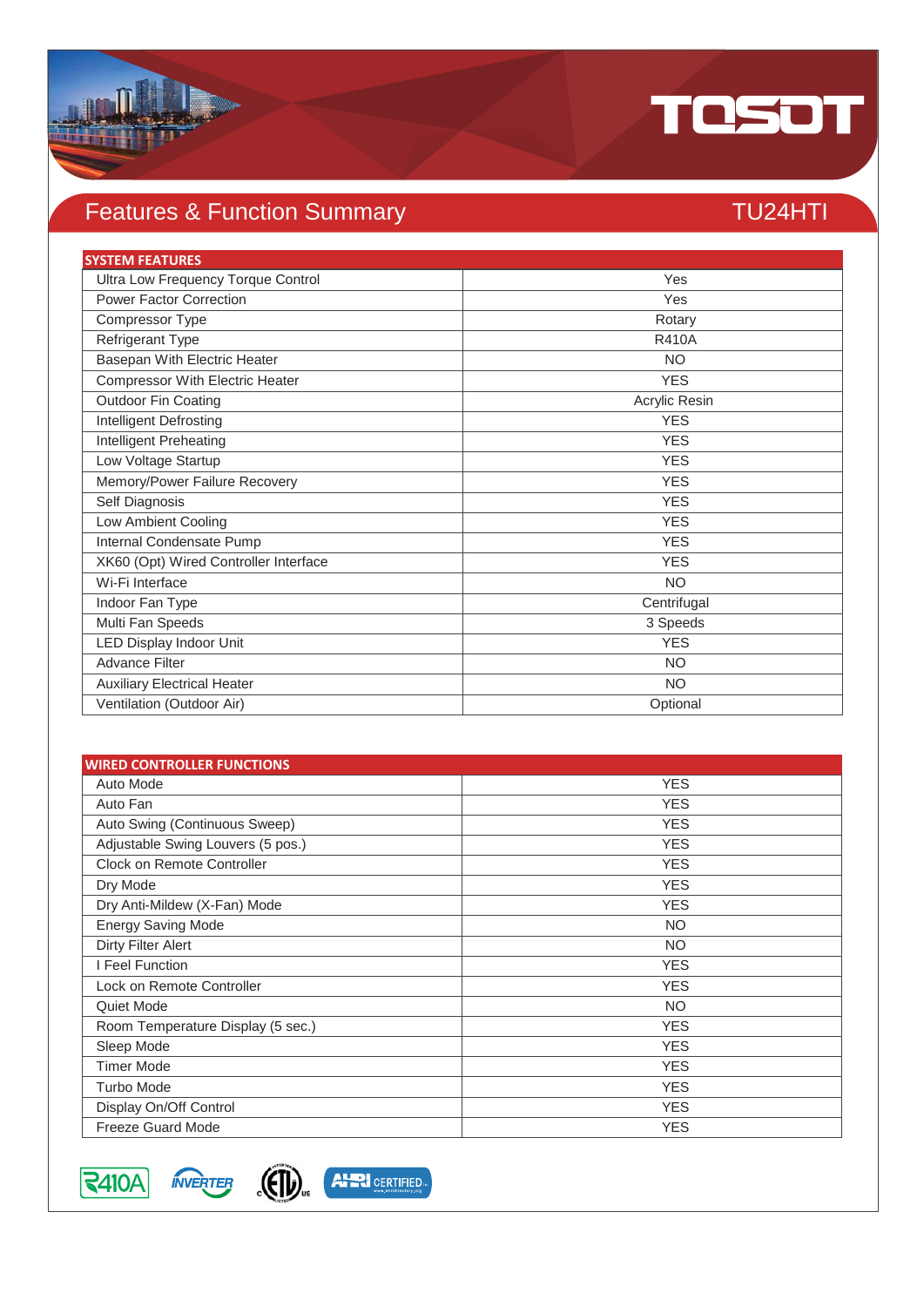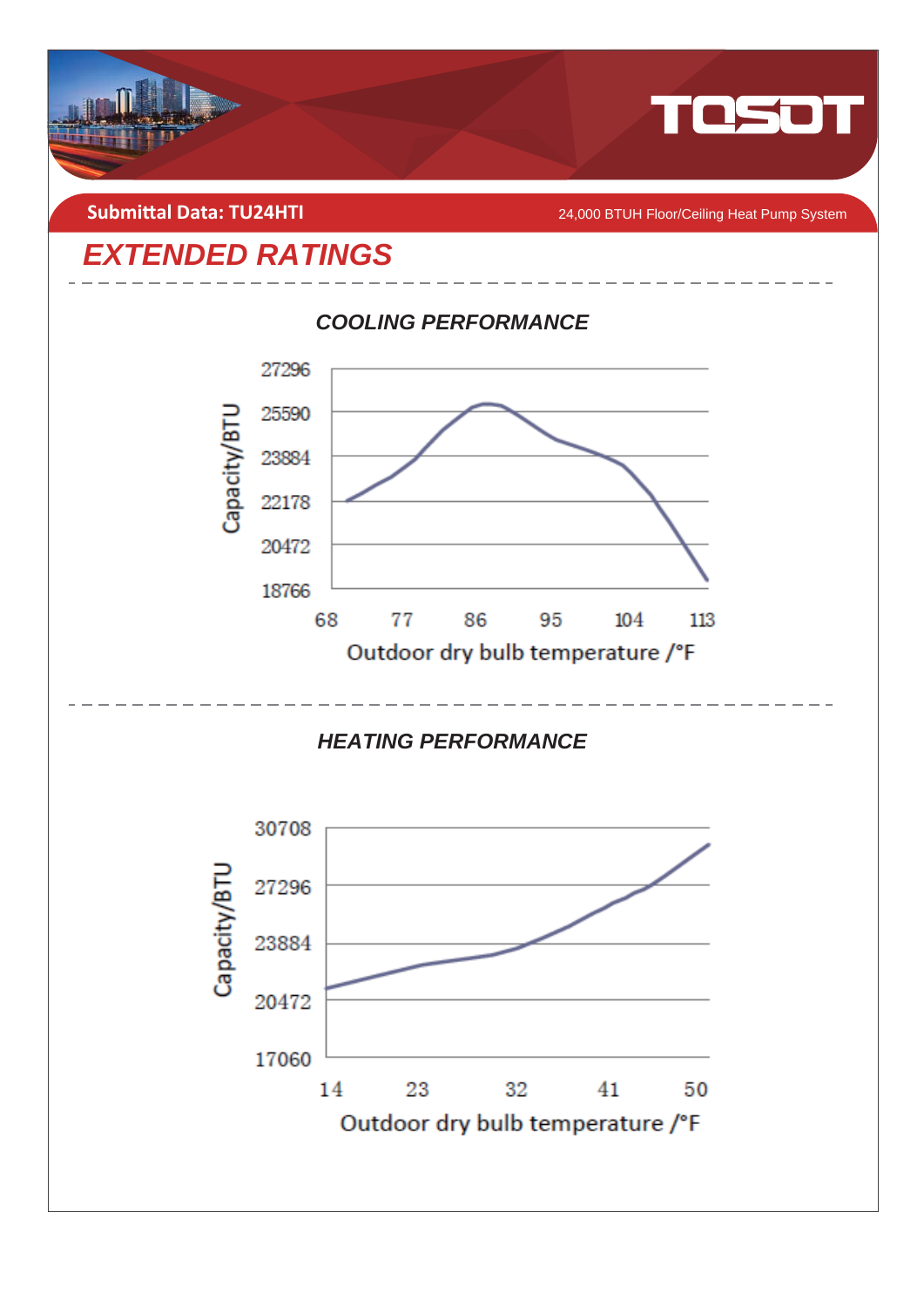

**Submittal Data: TU24HTI** 24,000 BTUH Floor/Ceiling Heat Pump System

# *MINIMUM SPACING REQUIREMENTS*

## *INDOOR*



◆ Ceiling type





Unit: inch (mm)



Units: inch (mm)

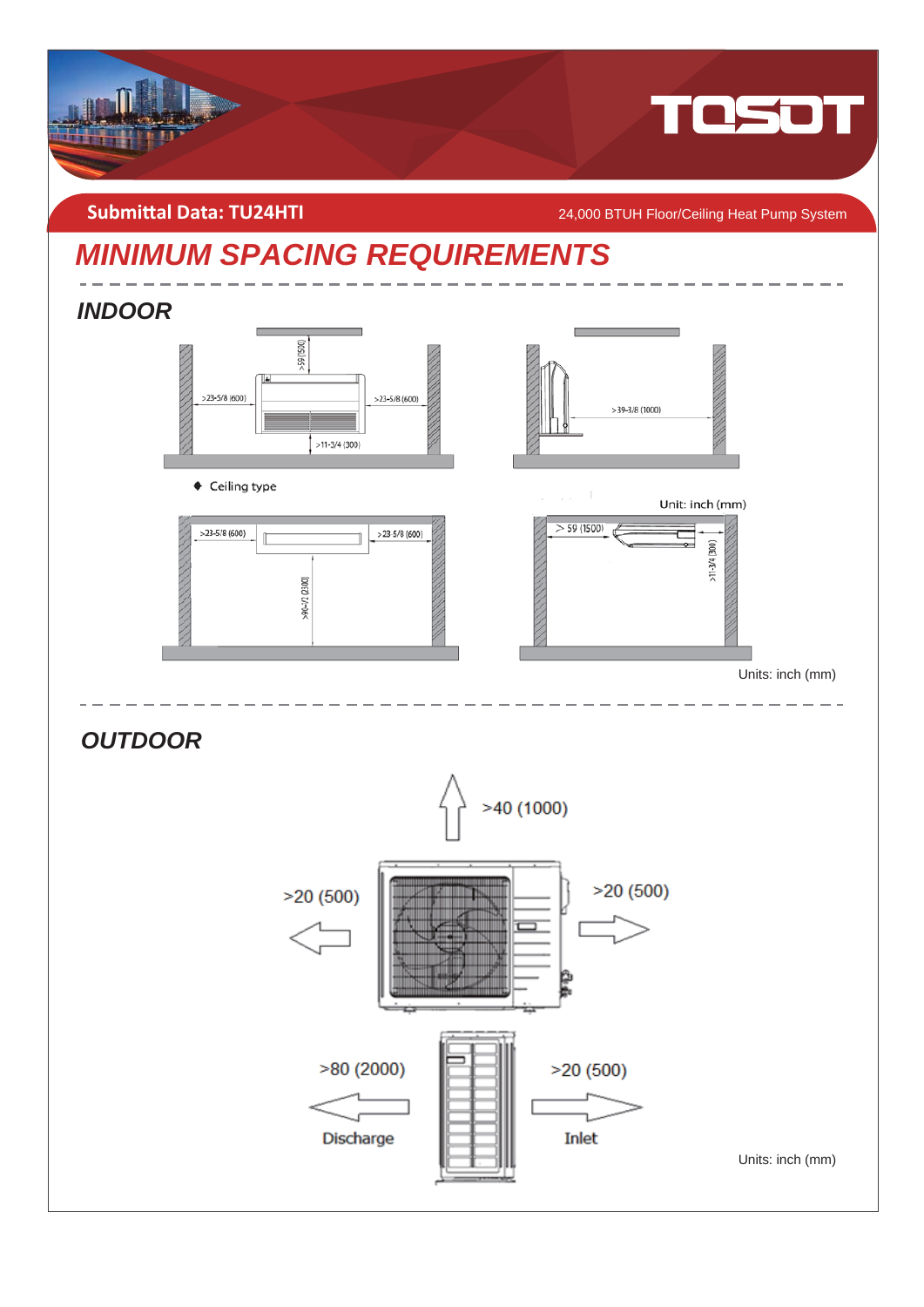## **DIMENSIONAL SPECIFICATIONS** THE CONSTRUCTION OF THE CONSTRUCTION OF TU24HTI

### **INDOOR UNIT DIMENSIONS & WEIGHTS**



### Notes:

- 1. Recommended Communication Wire Type 18-2 AWG Stranded Copper THHN 300V Wire.
- 2. Power wiring size must comply with applicable national and local codes for both ID and OD dedicated circuits.
- 3. Test conditions are based on AHRI 210/240.

Specifications are subject to change without notice. Manufacturer reserves the right to discontinue or modify specifications or designs without notice or without incurring obligations. All rights reserved.



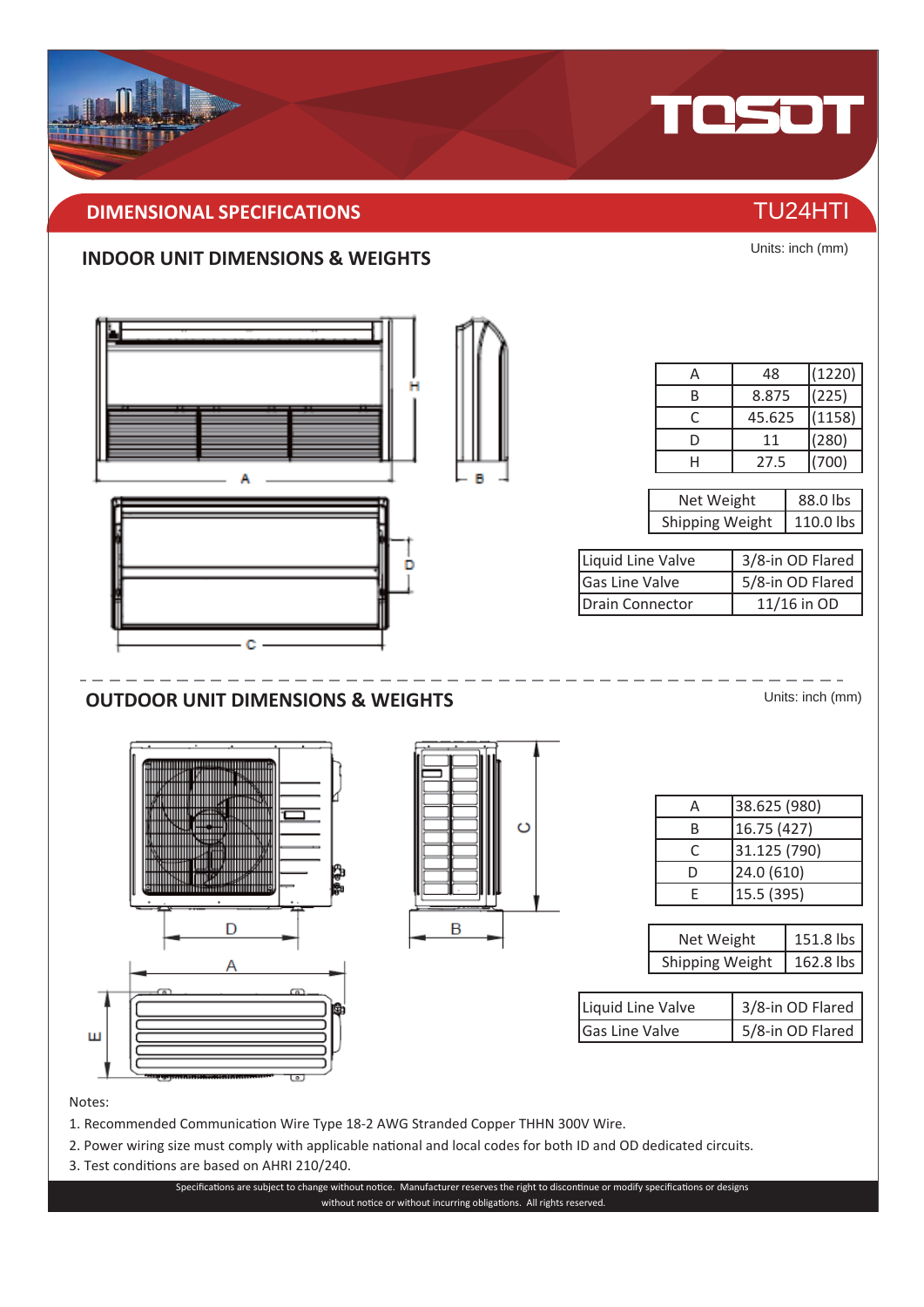

**U-MATCH TITT** 

**Model:**

**TU30HTI**

# **30,000 BTUH Floor/Ceiling Heat Pump System**

| <b>Item</b><br><b>ODU</b> Model       | Unit                      | Specification             |  |
|---------------------------------------|---------------------------|---------------------------|--|
| <b>IDU Model</b>                      |                           | <b>TU30H3O</b><br>TU30HTI |  |
|                                       | <b>System Ratings</b>     |                           |  |
| <b>Cooling Capacity</b>               | Btu/h                     | 28,200                    |  |
| Heating Capacity (47°F)               | Btu/h                     | 31,200                    |  |
|                                       | Btu/h                     |                           |  |
| Heating Capacity (17°F)               |                           | 18,000                    |  |
| <b>Cooling Capacity Range</b>         | Btu/h<br>Btu/h            | 8,800-31,400              |  |
| <b>Heating Capacity Range</b>         |                           | 8,200-33,600              |  |
| Cooling Power Input (Max)             | W                         | 3,700<br>3,500<br>17.0    |  |
| Heating Power Input (Max)             | W                         |                           |  |
| SEER                                  |                           |                           |  |
| <b>HSPF</b>                           |                           | 9.0                       |  |
| EER                                   | W/W<br>W/W                | 10.4                      |  |
| COP                                   |                           | 3.5                       |  |
| <b>Cooling Operation Range</b>        | $\degree$ F( $\degree$ C) | $0 - 118.0$ (-18.0~48.0)  |  |
| <b>Heating Operation Range</b>        | $\degree$ F( $\degree$ C) | $0 - 75.0(-18.0 - 24.0)$  |  |
| Gas Pipe Size (OD)                    | <b>Inch</b>               | 5/8                       |  |
| Liquid Pipe Size (OD)                 | <b>Inch</b>               | 3/8                       |  |
| <b>Connection Method</b>              |                           | Flared                    |  |
| <b>Factory Charge</b>                 | OZ                        | 84.8                      |  |
| <b>Additional Charge</b>              | oz/ft                     | 0.6                       |  |
| Pre-Charge Length                     | ft.                       | 25                        |  |
| MAX Refrigerant Pipe Length           | ft.                       | 164                       |  |
| Min Refrigerant Pipe Length           | ft.                       | 10                        |  |
| <b>MAX Refrigerant Pipe Elevation</b> | ft.                       | 49                        |  |
|                                       | <b>Indoor Unit Data</b>   |                           |  |
| Air Flow Volume (Cooling Wet)(Lo/Hi)  | <b>CFM</b>                | 620/880                   |  |
| Air Flow Volume (Heating Dry)(Lo/Hi)  | <b>CFM</b>                | 620/880                   |  |
| Sound Pressure Level (Min/Max)        | dB(A)                     | 38/46                     |  |
| Dehumidication                        | pt/hr                     | 1.23                      |  |
| <b>Power Supply</b>                   |                           | 208/230 V, 1 Phase, 60 Hz |  |
| Min/Max Voltage                       | V                         | 187 - 253                 |  |
| <b>MCA/ Power Cable Size</b>          | A                         | 2.0                       |  |
| <b>MOCP/Breaker Size</b>              | Α                         | 15                        |  |
| <b>Communication Wire Size</b>        |                           | 18-2 AWG / 300V THHN      |  |
|                                       | <b>Outdoor Unit Data</b>  |                           |  |
| Compressor Type                       |                           | DC Inverter Driven Rotary |  |
| <b>Compressor RLA</b>                 | A                         | 18.0                      |  |
| <b>Refrigerant Type</b>               | $\overline{\phantom{0}}$  | <b>R410A</b>              |  |
| Fan Motor Power Output                | ΗP                        | 1/6                       |  |
| Fan Motor FLA                         | Α                         | 1.5                       |  |
| Sound Pressure Level(Cooling/Heating) | dB(A)                     | 58/58                     |  |
| Power Supply                          |                           | 208/230 V, 1 Phase, 60 Hz |  |
| Min/Max Voltage                       | V                         | 187 - 253                 |  |
|                                       |                           | 10-3 AWG                  |  |
| Power Supply Wire Size                |                           |                           |  |
| MCA/ Power Cable Size                 | Α                         | 24.0                      |  |

**Job Name:**

**Schedule Reference: Date:**

<u>TITTI TITTI T</u>

Specification are subject to change without notice.

۷

**TOSOT**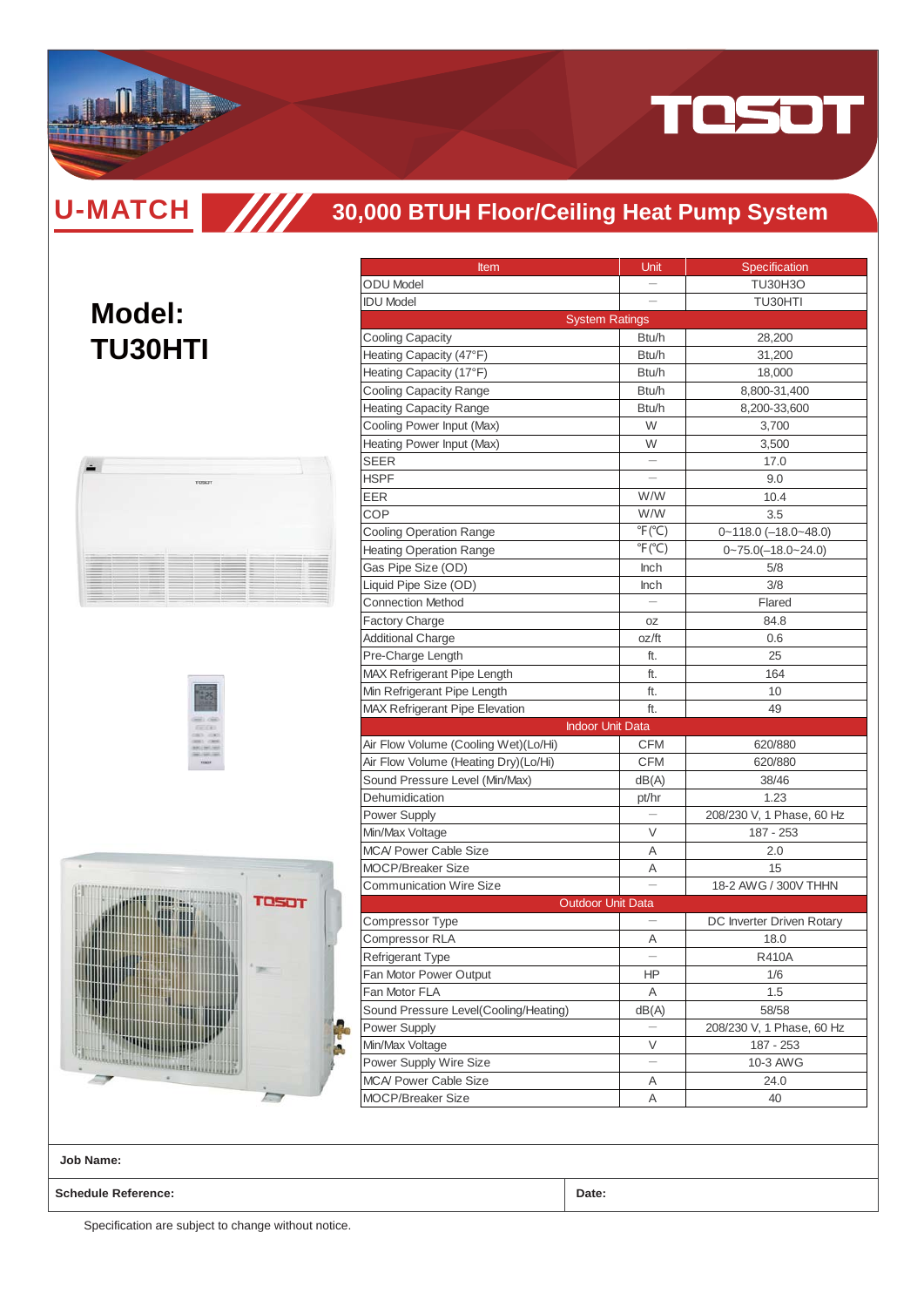

# Features & Function Summary TU30HTI

| <b>SYSTEM FEATURES</b>                 |               |
|----------------------------------------|---------------|
| Ultra Low Frequency Torque Control     | Yes           |
| <b>Power Factor Correction</b>         | Yes           |
| Compressor Type                        | Rotary        |
| Refrigerant Type                       | <b>R410A</b>  |
| Basepan With Electric Heater           | <b>NO</b>     |
| <b>Compressor With Electric Heater</b> | <b>YES</b>    |
| <b>Outdoor Fin Coating</b>             | Acrylic Resin |
| Intelligent Defrosting                 | <b>YES</b>    |
| Intelligent Preheating                 | <b>YES</b>    |
| Low Voltage Startup                    | <b>YES</b>    |
| Memory/Power Failure Recovery          | <b>YES</b>    |
| Self Diagnosis                         | <b>YES</b>    |
| Low Ambient Cooling                    | <b>YES</b>    |
| Internal Condensate Pump               | <b>YES</b>    |
| XK60 (Opt) Wired Controller Interface  | <b>YES</b>    |
| Wi-Fi Interface                        | <b>NO</b>     |
| Indoor Fan Type                        | Centrifugal   |
| Multi Fan Speeds                       | 3 Speeds      |
| <b>LED Display Indoor Unit</b>         | <b>YES</b>    |
| <b>Advance Filter</b>                  | <b>NO</b>     |
| <b>Auxiliary Electrical Heater</b>     | <b>NO</b>     |
| Ventilation (Outdoor Air)              | Optional      |

| <b>WIRED CONTROLLER FUNCTIONS</b> |            |
|-----------------------------------|------------|
| Auto Mode                         | <b>YES</b> |
| Auto Fan                          | <b>YES</b> |
| Auto Swing (Continuous Sweep)     | <b>YES</b> |
| Adjustable Swing Louvers (5 pos.) | <b>YES</b> |
| Clock on Remote Controller        | <b>YES</b> |
| Dry Mode                          | <b>YES</b> |
| Dry Anti-Mildew (X-Fan) Mode      | <b>YES</b> |
| <b>Energy Saving Mode</b>         | <b>NO</b>  |
| Dirty Filter Alert                | <b>NO</b>  |
| I Feel Function                   | <b>YES</b> |
| Lock on Remote Controller         | <b>YES</b> |
| Quiet Mode                        | <b>NO</b>  |
| Room Temperature Display (5 sec.) | <b>YES</b> |
| Sleep Mode                        | <b>YES</b> |
| <b>Timer Mode</b>                 | <b>YES</b> |
| <b>Turbo Mode</b>                 | <b>YES</b> |
| Display On/Off Control            | <b>YES</b> |
| <b>Freeze Guard Mode</b>          | <b>YES</b> |



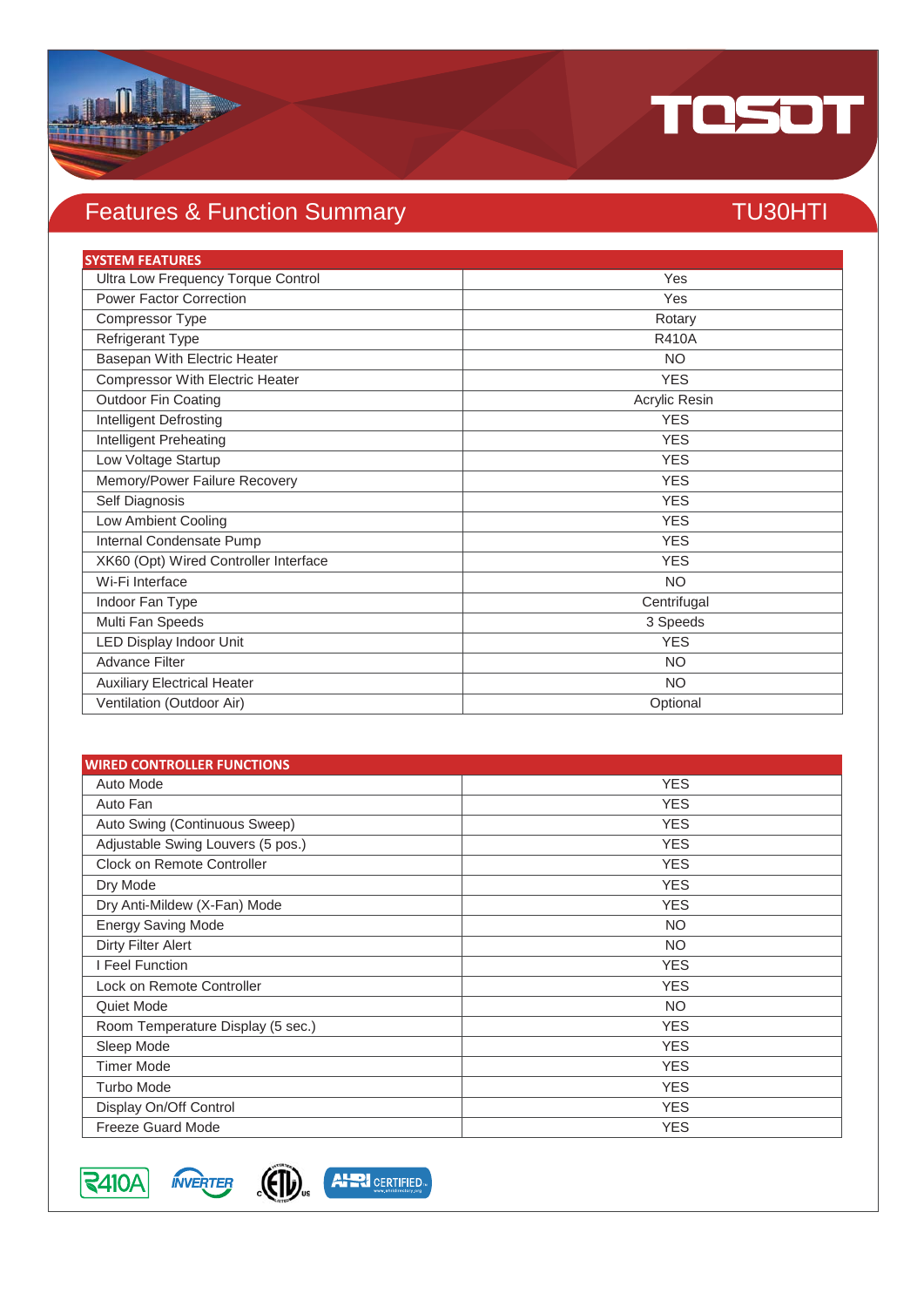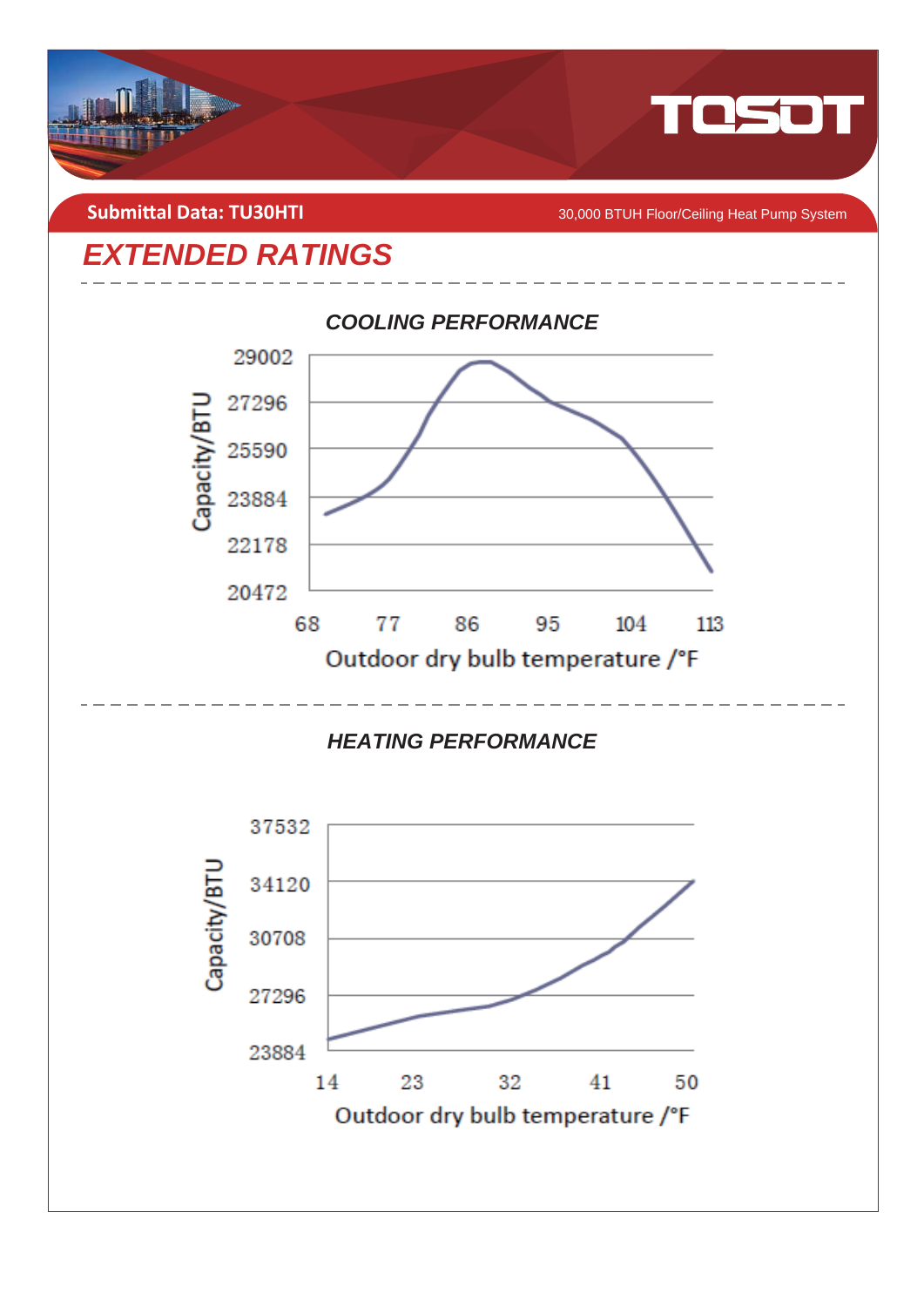

**Submittal Data: TU30HTI** *COMBITI* **COMBITION CONGLISION BTUH Floor/Ceiling Heat Pump System** 

# *MINIMUM SPACING REQUIREMENTS*

## *INDOOR*



◆ Ceiling type





Unit: inch (mm)



Units: inch (mm)

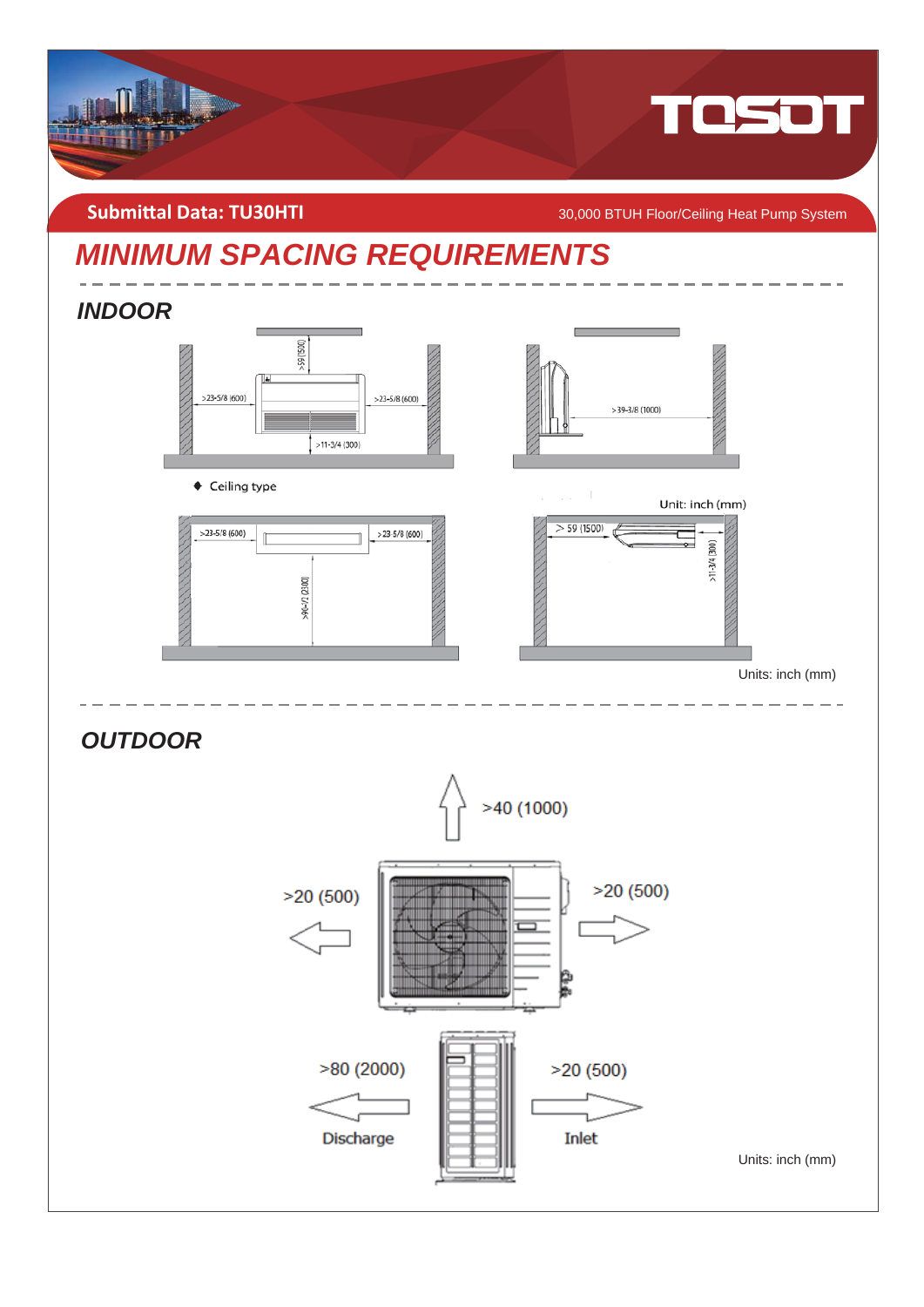## **DIMENSIONAL SPECIFICATIONS** THE CONSTRUCTION OF TU30HTI

### **INDOOR UNIT DIMENSIONS & WEIGHTS**



### Notes:

- 1. Recommended Communication Wire Type 18-2 AWG Stranded Copper THHN 300V Wire.
- 2. Power wiring size must comply with applicable national and local codes for both ID and OD dedicated circuits.
- 3. Test conditions are based on AHRI 210/240.

Specifications are subject to change without notice. Manufacturer reserves the right to discontinue or modify specifications or designs without notice or without incurring obligations. All rights reserved.



TOSOT

Units: inch (mm)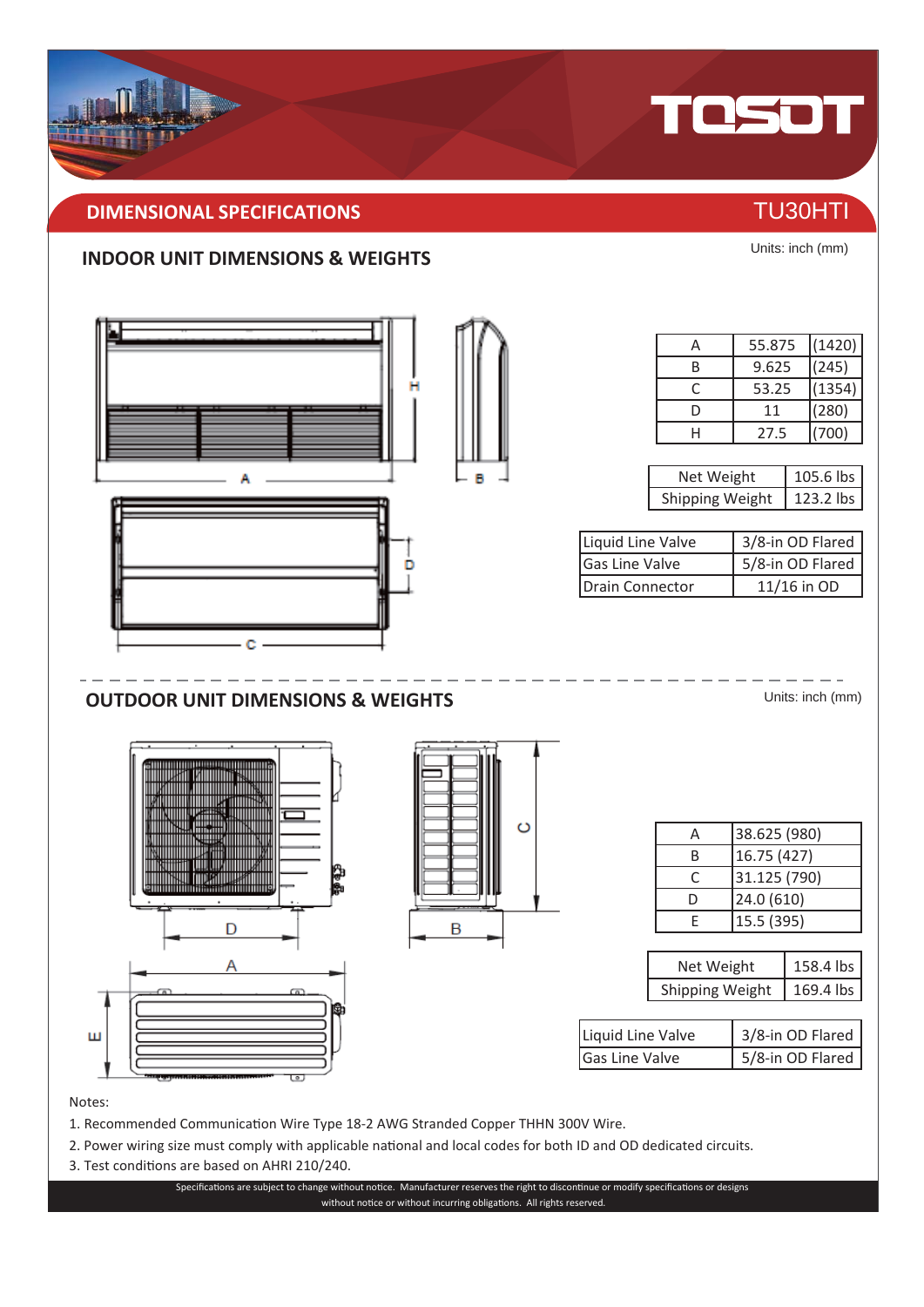

**U-MATCH**

**Model:**

**TU36HTI**

## **36,000 BTUH Floor/Ceiling Heat Pump System**

|                                                                                                       |                                                | TOSCIT                      |                               |                              |                    |        |
|-------------------------------------------------------------------------------------------------------|------------------------------------------------|-----------------------------|-------------------------------|------------------------------|--------------------|--------|
|                                                                                                       |                                                |                             |                               |                              |                    |        |
|                                                                                                       |                                                |                             |                               |                              |                    |        |
|                                                                                                       |                                                |                             |                               |                              |                    |        |
|                                                                                                       |                                                |                             |                               |                              |                    |        |
|                                                                                                       |                                                |                             |                               |                              |                    |        |
|                                                                                                       |                                                |                             |                               |                              |                    |        |
|                                                                                                       |                                                |                             |                               |                              |                    |        |
| --                                                                                                    | $-1$                                           |                             |                               |                              | --                 | $\sim$ |
| --<br>--<br>--                                                                                        | <br>                                           | <br><br>--                  | --<br>--                      |                              | --<br>--<br>$-100$ | --<br> |
| --                                                                                                    |                                                |                             | --                            | -                            | or to              | er in  |
| --<br>                                                                                                | --                                             | <br>                        | --<br>--                      | -<br>$-$                     | --<br>--           |        |
| --<br>$-$                                                                                             | --<br><br>                                     | --<br>$-$                   | --<br>$-11$                   | $\sim$<br>-                  | --<br>--           |        |
| ---<br>---<br>-<br>--<br><b>COLL</b><br>---<br>--<br><b>STATISTICS</b><br><b>CONTRACTOR</b><br>$\sim$ | <b>Holland</b><br><b>CALL CALL</b><br>۰<br>$-$ | $\sim$<br><b>STATE</b><br>÷ | $-1$<br><b>CONTRACT</b><br>-- | -<br>$\frac{1}{2}$<br>$\sim$ | $-1$<br><br>--     |        |

////



| <b>Item</b>                                     | Unit                     | Specification                |
|-------------------------------------------------|--------------------------|------------------------------|
| <b>ODU</b> Model                                |                          | <b>TU36H3O</b>               |
| <b>IDU</b> Model                                |                          | TU36HTI                      |
|                                                 | <b>System Ratings</b>    |                              |
| <b>Cooling Capacity</b>                         | Btu/h                    | 34,000                       |
| Heating Capacity (47°F)                         | Btu/h                    | 41,000                       |
| Heating Capacity (17°F)                         | Btu/h                    | 23,400                       |
| <b>Cooling Capacity Range</b>                   | Btu/h                    | 10,800-39,000                |
| <b>Heating Capacity Range</b>                   | Btu/h                    | 9,800-49,500                 |
| Cooling Power Input (Max)                       | W                        | 4,600                        |
| Heating Power Input (Max)                       | W                        | 4,800                        |
| SEER                                            |                          | 16.0                         |
| <b>HSPF</b>                                     |                          | 9.0                          |
| EER                                             | W/W                      | 10.4                         |
| COP                                             | W/W                      | 3.2                          |
| <b>Cooling Operation Range</b>                  | F(C)                     | $0 - 118.0$ $(-18.0 - 48.0)$ |
| <b>Heating Operation Range</b>                  | F(C)                     | $0 - 75.0(-18.0 - 24.0)$     |
| Gas Pipe Size (OD)                              | <b>Inch</b>              | 5/8                          |
| Liquid Pipe Size (OD)                           | <b>Inch</b>              | 3/8                          |
| <b>Connection Method</b>                        |                          | Flared                       |
| <b>Factory Charge</b>                           | 0Z                       | 123.2                        |
| <b>Additional Charge</b>                        | oz/ft                    | 0.6                          |
| Pre-Charge Length                               | ft.                      | 25                           |
| MAX Refrigerant Pipe Length                     | ft.                      | 164                          |
| Min Refrigerant Pipe Length                     | ft.                      | 10                           |
| <b>MAX Refrigerant Pipe Elevation</b>           | ft.                      | 49                           |
|                                                 | <b>Indoor Unit Data</b>  |                              |
| Air Flow Volume (Cooling Wet)(Lo/Hi)            | <b>CFM</b>               | 800/1115                     |
| Air Flow Volume (Heating Dry)(Lo/Hi)            | <b>CFM</b>               | 800/1115                     |
| Sound Pressure Level (Min/Max)                  | dB(A)                    | 46/53                        |
| Dehumidication                                  |                          | 1.51                         |
|                                                 | pt/hr                    |                              |
| <b>Power Supply</b>                             |                          | 208/230 V, 1 Phase, 60 Hz    |
| Min/Max Voltage<br><b>MCA/ Power Cable Size</b> | V                        | 187 - 253                    |
|                                                 | Α                        | 2.0                          |
| <b>MOCP/Breaker Size</b>                        | Α                        | 15                           |
| <b>Communication Wire Size</b>                  | <b>Outdoor Unit Data</b> | 18-2 AWG / 300V THHN         |
|                                                 |                          |                              |
| Compressor Type                                 |                          | DC Inverter Driven Rotary    |
| Compressor RLA                                  | Α                        | 21.2                         |
| Refrigerant Type                                |                          | <b>R410A</b>                 |
| Fan Motor Power Output                          | HP.                      | 2/9                          |
| Fan Motor FLA                                   | Α                        | 2.0                          |
| Sound Pressure Level(Cooling/Heating)           | dB(A)                    | 63/63                        |
| Power Supply                                    |                          | 208/230 V, 1 Phase, 60 Hz    |
| Min/Max Voltage                                 | V                        | 187 - 253                    |
| Power Supply Wire Size                          |                          | 8-3 AWG                      |
| <b>MCA/ Power Cable Size</b>                    | Α                        | 29.0                         |
| <b>MOCP/Breaker Size</b>                        | Α                        | 45                           |

**Job Name:**

**Schedule Reference: Date:**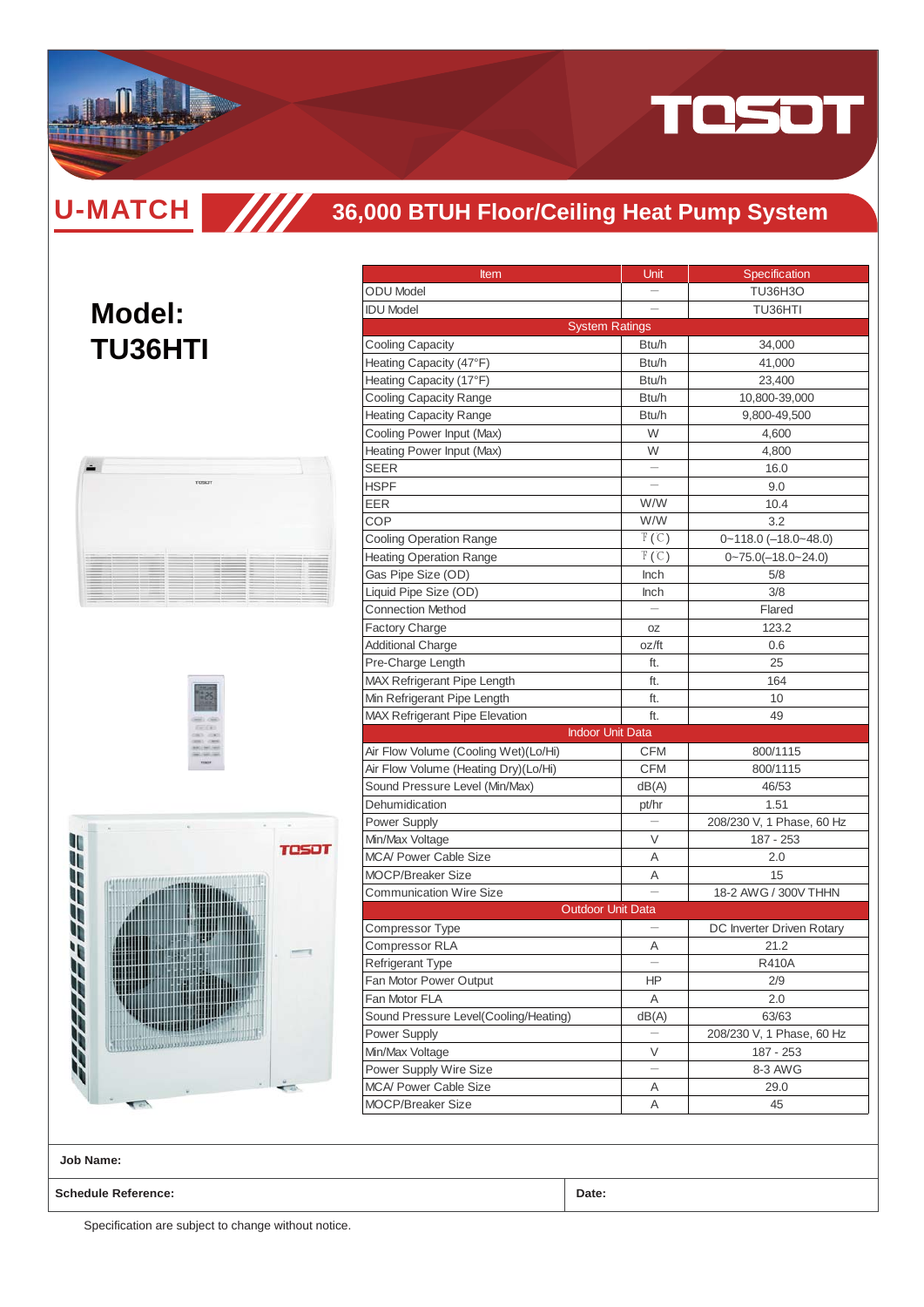

# Features & Function Summary TU36HTI

| <b>SYSTEM FEATURES</b>                 |               |
|----------------------------------------|---------------|
| Ultra Low Frequency Torque Control     | Yes           |
| <b>Power Factor Correction</b>         | Yes           |
| Compressor Type                        | Rotary        |
| Refrigerant Type                       | <b>R410A</b>  |
| Basepan With Electric Heater           | <b>NO</b>     |
| <b>Compressor With Electric Heater</b> | <b>YES</b>    |
| <b>Outdoor Fin Coating</b>             | Acrylic Resin |
| Intelligent Defrosting                 | <b>YES</b>    |
| Intelligent Preheating                 | <b>YES</b>    |
| Low Voltage Startup                    | <b>YES</b>    |
| Memory/Power Failure Recovery          | <b>YES</b>    |
| Self Diagnosis                         | <b>YES</b>    |
| Low Ambient Cooling                    | <b>YES</b>    |
| Internal Condensate Pump               | <b>YES</b>    |
| XK60 (Opt) Wired Controller Interface  | <b>YES</b>    |
| Wi-Fi Interface                        | <b>NO</b>     |
| Indoor Fan Type                        | Centrifugal   |
| Multi Fan Speeds                       | 3 Speeds      |
| <b>LED Display Indoor Unit</b>         | <b>YES</b>    |
| <b>Advance Filter</b>                  | <b>NO</b>     |
| <b>Auxiliary Electrical Heater</b>     | <b>NO</b>     |
| Ventilation (Outdoor Air)              | Optional      |

| <b>WIRED CONTROLLER FUNCTIONS</b> |            |  |
|-----------------------------------|------------|--|
| Auto Mode                         | <b>YES</b> |  |
| Auto Fan                          | <b>YES</b> |  |
| Auto Swing (Continuous Sweep)     | <b>YES</b> |  |
| Adjustable Swing Louvers (5 pos.) | <b>YES</b> |  |
| Clock on Remote Controller        | <b>YES</b> |  |
| Dry Mode                          | <b>YES</b> |  |
| Dry Anti-Mildew (X-Fan) Mode      | <b>YES</b> |  |
| <b>Energy Saving Mode</b>         | <b>NO</b>  |  |
| Dirty Filter Alert                | <b>NO</b>  |  |
| I Feel Function                   | <b>YES</b> |  |
| Lock on Remote Controller         | <b>YES</b> |  |
| Quiet Mode                        | <b>NO</b>  |  |
| Room Temperature Display (5 sec.) | <b>YES</b> |  |
| Sleep Mode                        | <b>YES</b> |  |
| <b>Timer Mode</b>                 | <b>YES</b> |  |
| <b>Turbo Mode</b>                 | <b>YES</b> |  |
| Display On/Off Control            | <b>YES</b> |  |
| <b>Freeze Guard Mode</b>          | <b>YES</b> |  |



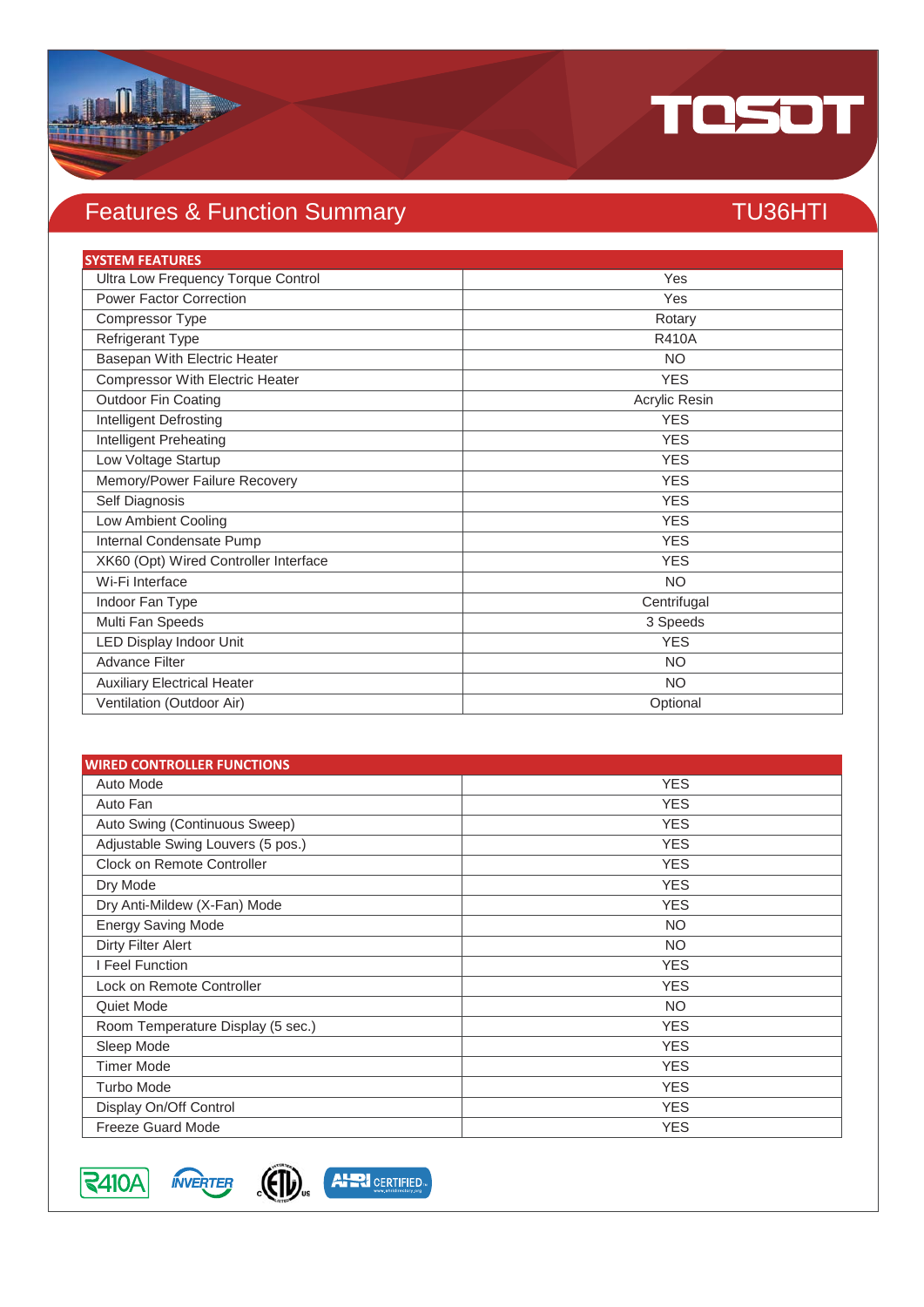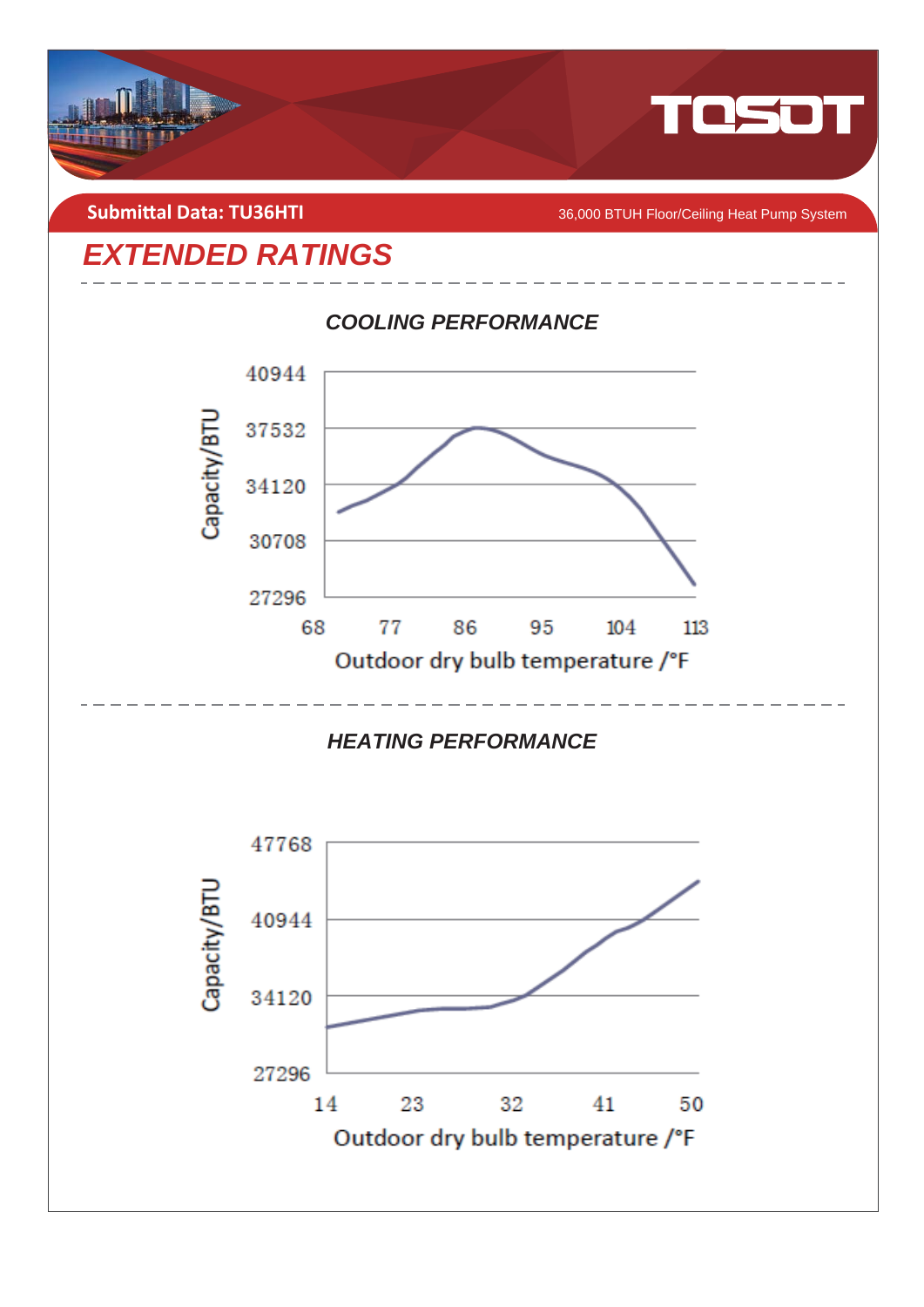

**Submittal Data: TU36HTI** 2000 BTUH Floor/Ceiling Heat Pump System

# *MINIMUM SPACING REQUIREMENTS*

## *INDOOR*



◆ Ceiling type





Unit: inch (mm)



Units: inch (mm)

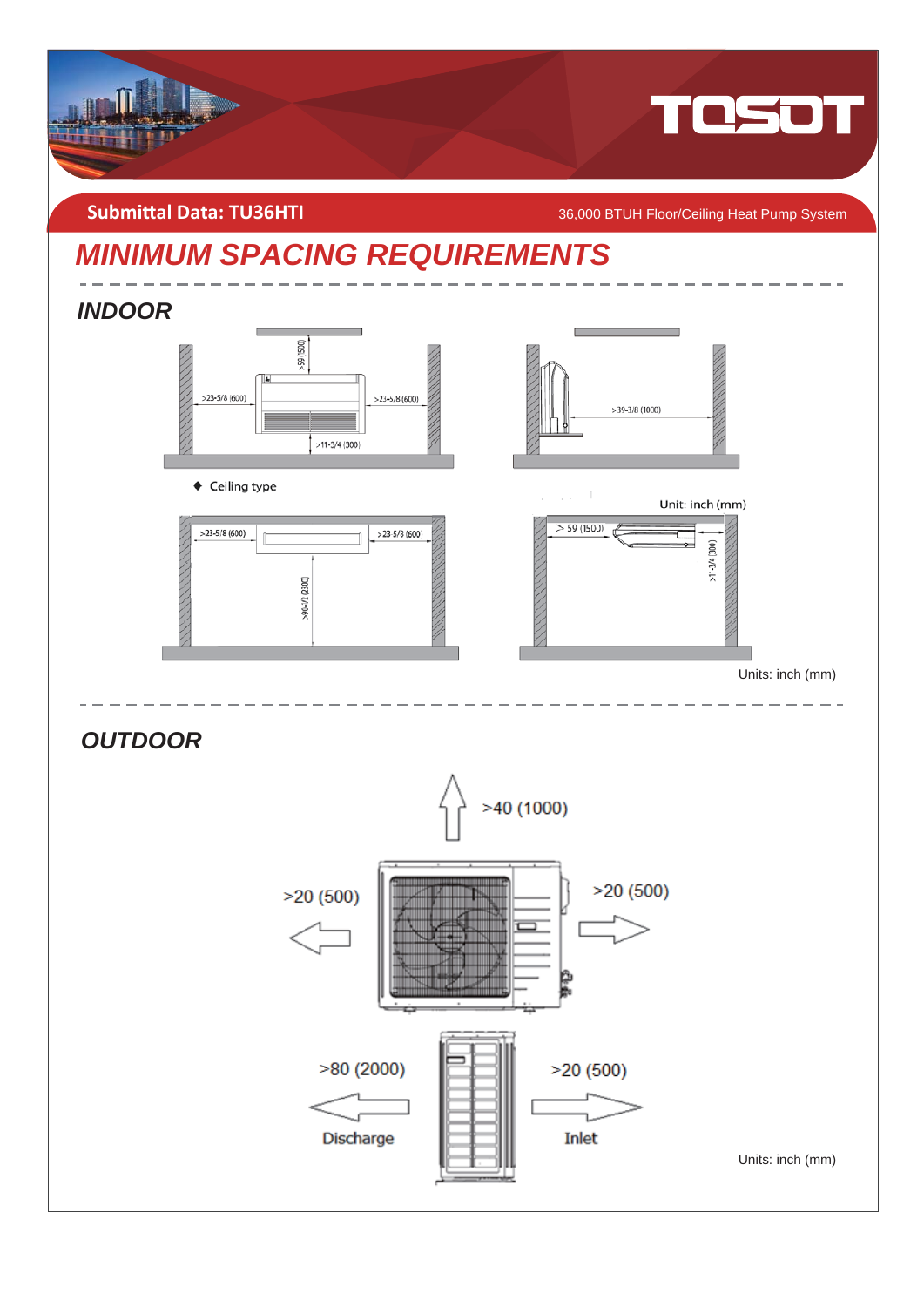# **DIMENSIONAL SPECIFICATIONS** THE CONSTRUCTION OF TU36HTI

### **INDOOR UNIT DIMENSIONS & WEIGHTS**



### Notes:

- 1. Recommended Communication Wire Type 18-2 AWG Stranded Copper THHN 300V Wire.
- 2. Power wiring size must comply with applicable national and local codes for both ID and OD dedicated circuits.
- 3. Test conditions are based on AHRI 210/240.

Specifications are subject to change without notice. Manufacturer reserves the right to discontinue or modify specifications or designs without notice or without incurring obligations. All rights reserved.



Units: inch (mm)

# TOSOT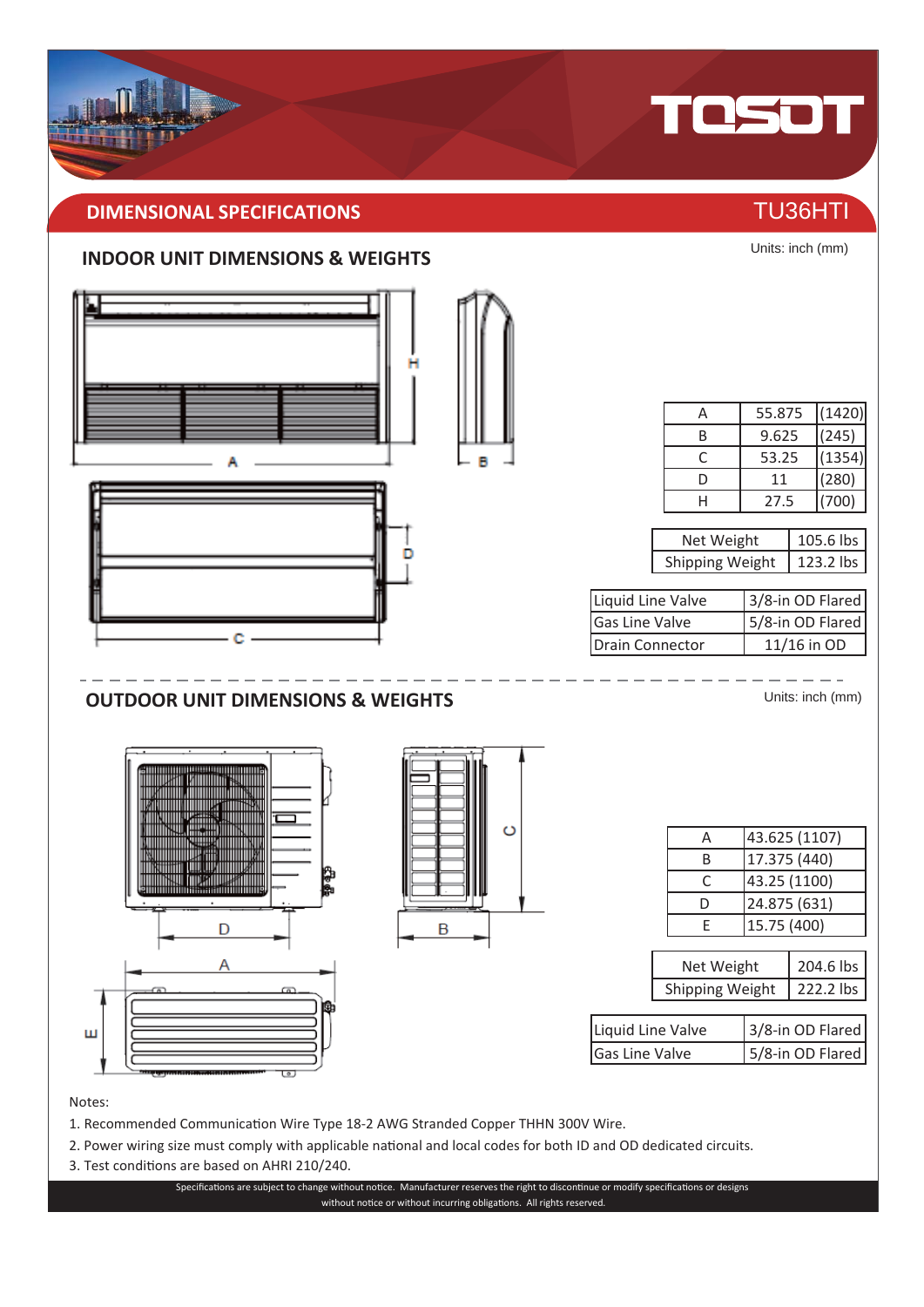

**U-MATCH TITT** 

# **42,000 BTUH Floor/Ceiling Heat Pump System**

# **Model: TU42HTI**







| Item                                                    | Unit                           | Specification                |
|---------------------------------------------------------|--------------------------------|------------------------------|
| <b>ODU</b> Model                                        |                                | <b>TU42H3O</b>               |
| <b>IDU Model</b>                                        |                                | TU42HTI                      |
|                                                         | <b>System Ratings</b>          |                              |
| <b>Cooling Capacity</b>                                 | Btu/h                          | 39,500                       |
| Heating Capacity (47°F)                                 | Btu/h                          | 44,000                       |
| Heating Capacity (17°F)                                 | Btu/h                          | 24,800                       |
| <b>Cooling Capacity Range</b>                           | Btu/h                          | 12,000-42,500                |
| <b>Heating Capacity Range</b>                           | Btu/h                          | 13,000-52,500                |
| Cooling Power Input (Max)                               | W                              | 4,700                        |
| Heating Power Input (Max)                               | W                              | 4,800                        |
| SEER                                                    |                                | 16.0                         |
| HSPF                                                    |                                | 9.0                          |
| EER                                                     | W/W                            | 9.8                          |
| COP                                                     | W/W                            | 3.2                          |
| Cooling Operation Range                                 | $\degree$ F( $\degree$ C)      | $0 - 118.0$ $(-18.0 - 48.0)$ |
| <b>Heating Operation Range</b>                          | $\mathrm{P}(\mathrm{C})$       | $0 - 75.0(-18.0 - 24.0)$     |
| Gas Pipe Size (OD)                                      | Inch                           | 5/8                          |
| Liquid Pipe Size (OD)                                   | Inch                           | 3/8                          |
| <b>Connection Method</b>                                |                                | Flared                       |
| <b>Factory Charge</b>                                   |                                | 131.2                        |
| <b>Additional Charge</b>                                | 0Z<br>oz/ft                    | 0.6                          |
|                                                         |                                | 25                           |
| Pre-Charge Length<br><b>MAX Refrigerant Pipe Length</b> | ft.                            |                              |
|                                                         | ft.                            | 164                          |
| Min Refrigerant Pipe Length                             | ft.                            | 10                           |
| <b>MAX Refrigerant Pipe Elevation</b>                   | ft.<br><b>Indoor Unit Data</b> | 49                           |
|                                                         | <b>CFM</b>                     | 767/1115                     |
| Air Flow Volume (Cooling Wet)(Lo/Hi)                    | <b>CFM</b>                     | 767/1115                     |
| Air Flow Volume (Heating Dry)(Lo/Hi)                    |                                | 47/54                        |
| Sound Pressure Level (Min/Max)<br>Dehumidication        | dB(A)                          | 1.61                         |
|                                                         | pt/hr                          |                              |
| Power Supply                                            | V                              | 208/230 V, 1 Phase, 60 Hz    |
| Min/Max Voltage                                         |                                | 187 - 253                    |
| <b>MCA/ Power Cable Size</b>                            | Α                              | 2.0                          |
| <b>MOCP/Breaker Size</b>                                | Α                              | 15                           |
| <b>Communication Wire Size</b>                          |                                | 18-2 AWG / 300V THHN         |
|                                                         | <b>Outdoor Unit Data</b>       |                              |
| Compressor Type                                         |                                | DC Inverter Driven Rotary    |
| Compressor RLA                                          | Α                              | 21.2                         |
| <b>Refrigerant Type</b>                                 | $\qquad \qquad -$              | R410A                        |
| Fan Motor Power Output                                  | ΗP                             | $2 \times 1/6$               |
| Fan Motor FLA                                           | Α                              | $2 \times 2.0$               |
| Sound Pressure Level(Cooling/Heating)                   | dB(A)                          | 61/61                        |
| Power Supply                                            |                                | 208/230 V, 1 Phase, 60 Hz    |
| Min/Max Voltage                                         | V                              | 187 - 253                    |
| Power Supply Wire Size                                  | $\overline{\phantom{0}}$       | 8-3 AWG                      |
| <b>MCA/ Power Cable Size</b>                            | Α                              | 31.0                         |
| MOCP/Breaker Size                                       | Α                              | 50                           |

**Job Name:**

**Schedule Reference: Date:**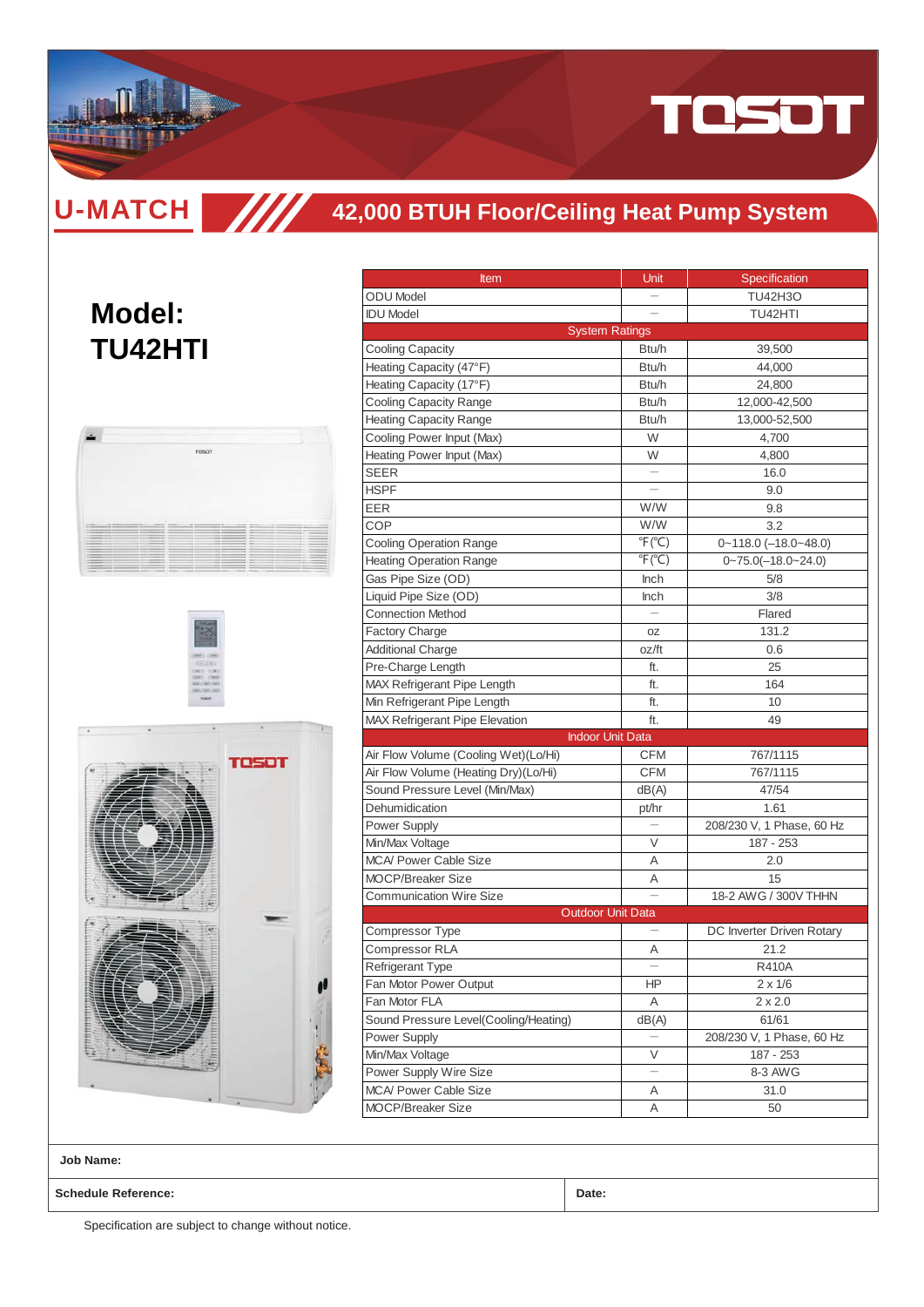

# Features & Function Summary TU42HTI

| <b>SYSTEM FEATURES</b>                |               |
|---------------------------------------|---------------|
| Ultra Low Frequency Torque Control    | Yes           |
| <b>Power Factor Correction</b>        | Yes           |
| Compressor Type                       | Rotary        |
| Refrigerant Type                      | <b>R410A</b>  |
| Basepan With Electric Heater          | <b>NO</b>     |
| Compressor With Electric Heater       | <b>YES</b>    |
| Outdoor Fin Coating                   | Acrylic Resin |
| Intelligent Defrosting                | <b>YES</b>    |
| Intelligent Preheating                | <b>YES</b>    |
| Low Voltage Startup                   | <b>YES</b>    |
| Memory/Power Failure Recovery         | <b>YES</b>    |
| Self Diagnosis                        | <b>YES</b>    |
| Low Ambient Cooling                   | <b>YES</b>    |
| Internal Condensate Pump              | <b>YES</b>    |
| XK60 (Opt) Wired Controller Interface | <b>YES</b>    |
| Wi-Fi Interface                       | <b>NO</b>     |
| Indoor Fan Type                       | Centrifugal   |
| Multi Fan Speeds                      | 3 Speeds      |
| LED Display Indoor Unit               | <b>YES</b>    |
| <b>Advance Filter</b>                 | <b>NO</b>     |
| <b>Auxiliary Electrical Heater</b>    | <b>NO</b>     |
| Ventilation (Outdoor Air)             | Optional      |

| <b>WIRED CONTROLLER FUNCTIONS</b> |            |  |
|-----------------------------------|------------|--|
| Auto Mode                         | <b>YES</b> |  |
| Auto Fan                          | <b>YES</b> |  |
| Auto Swing (Continuous Sweep)     | <b>YES</b> |  |
| Adjustable Swing Louvers (5 pos.) | <b>YES</b> |  |
| Clock on Remote Controller        | <b>YES</b> |  |
| Dry Mode                          | <b>YES</b> |  |
| Dry Anti-Mildew (X-Fan) Mode      | <b>YES</b> |  |
| <b>Energy Saving Mode</b>         | <b>NO</b>  |  |
| Dirty Filter Alert                | <b>NO</b>  |  |
| I Feel Function                   | <b>YES</b> |  |
| Lock on Remote Controller         | <b>YES</b> |  |
| Quiet Mode                        | <b>NO</b>  |  |
| Room Temperature Display (5 sec.) | <b>YES</b> |  |
| Sleep Mode                        | <b>YES</b> |  |
| <b>Timer Mode</b>                 | <b>YES</b> |  |
| <b>Turbo Mode</b>                 | <b>YES</b> |  |
| Display On/Off Control            | <b>YES</b> |  |
| <b>Freeze Guard Mode</b>          | <b>YES</b> |  |

**R410A MVERTER** 



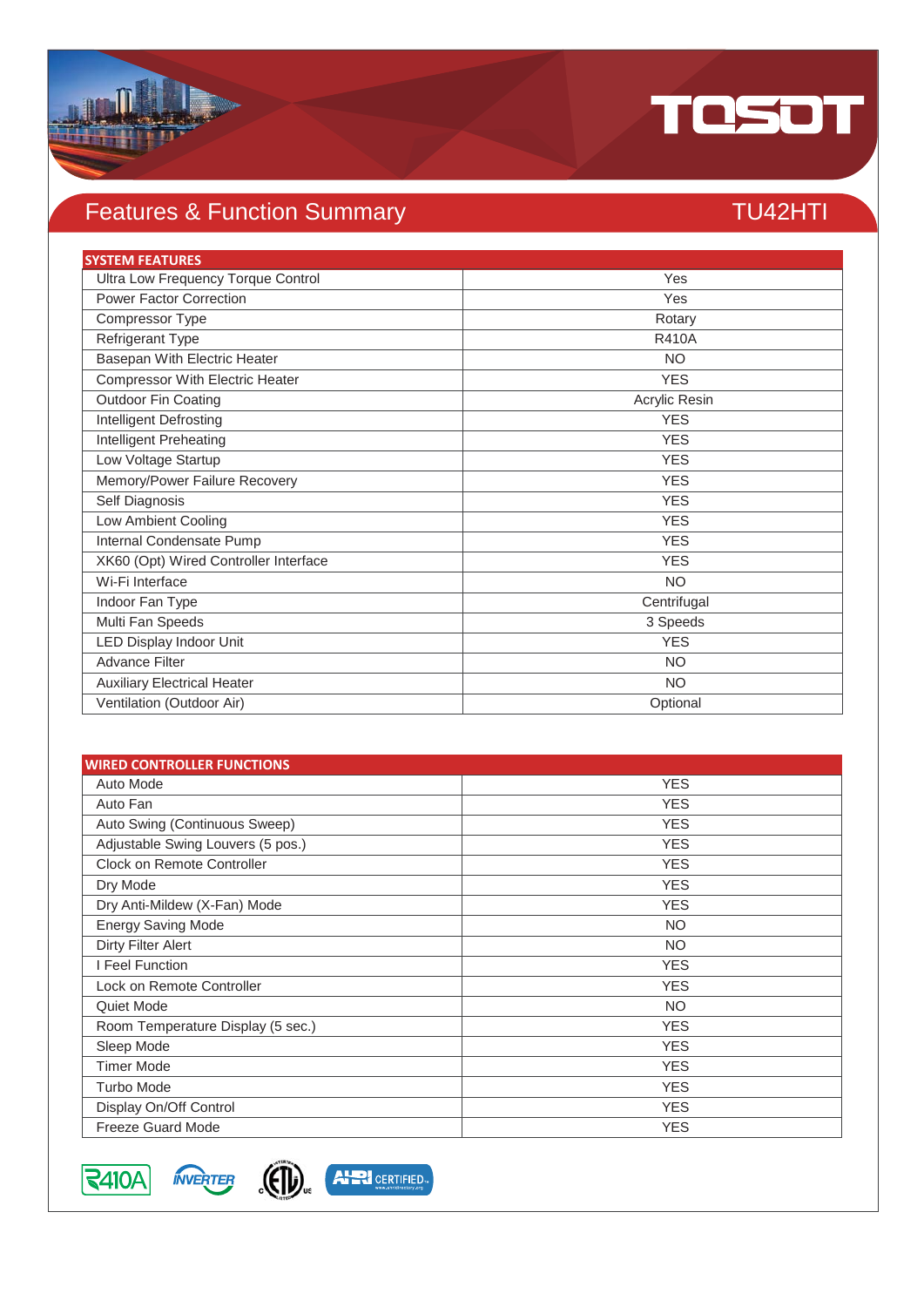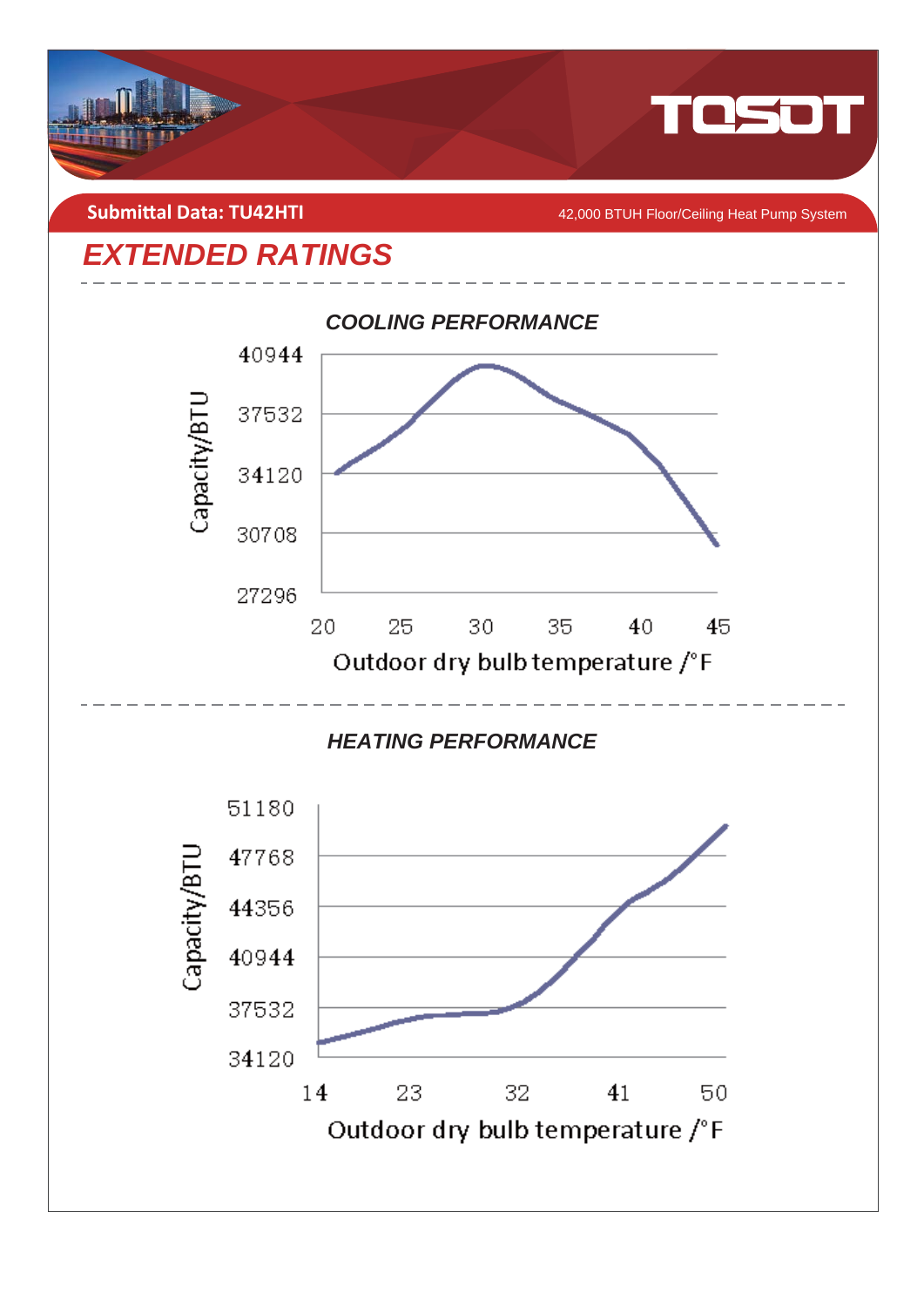

**Submittal Data: TU42HTI** *A MUA**A***<sub>2</sub>,000 BTUH Floor/Ceiling Heat Pump System** 

# *MINIMUM SPACING REQUIREMENTS*

## *INDOOR*



◆ Ceiling type





Unit: inch (mm)



Units: inch (mm)

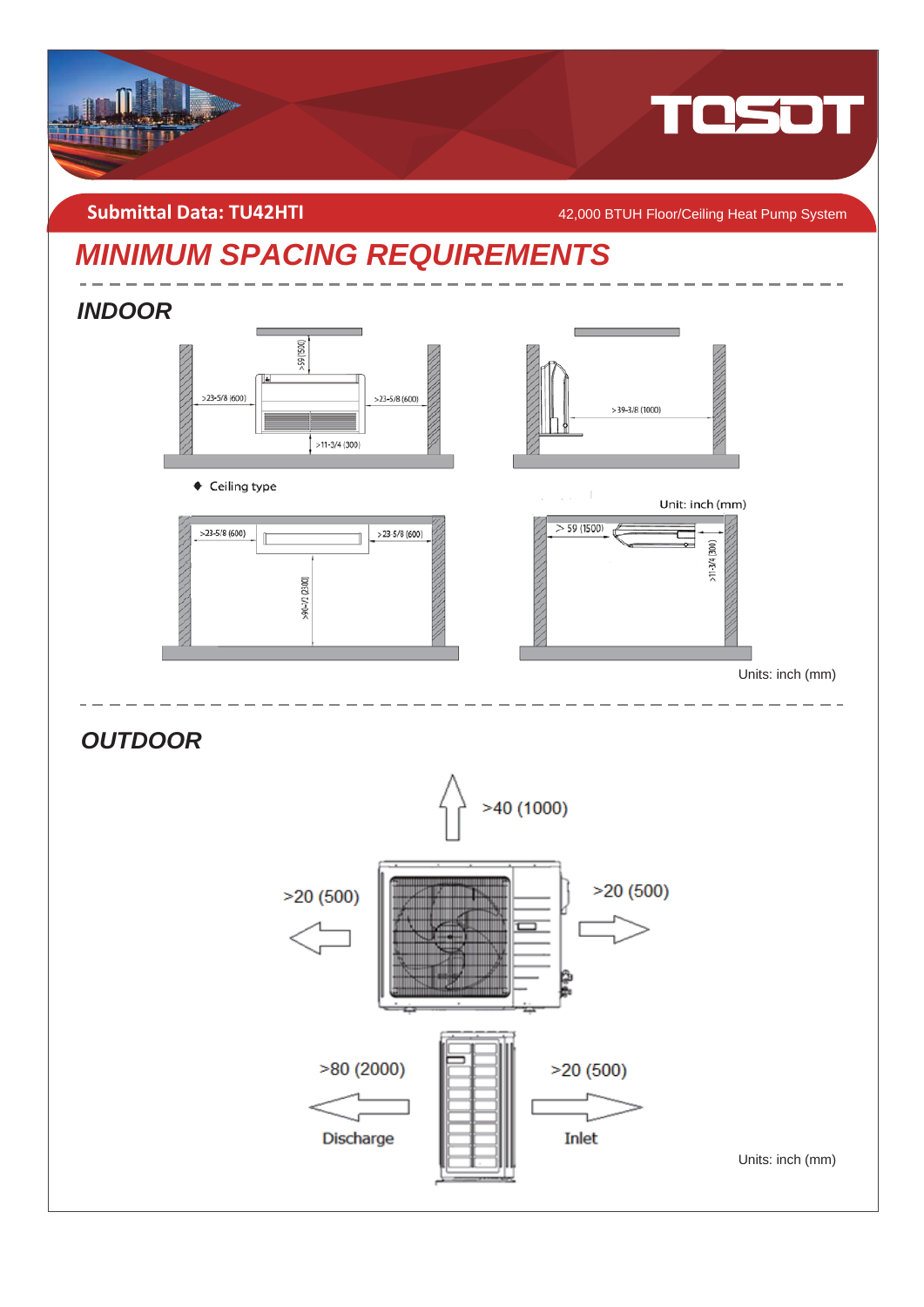# **DIMENSIONAL SPECIFICATIONS** THE RESERVE OF THE RESERVE TO A 2HTI

### **INDOOR UNIT DIMENSIONS & WEIGHTS**



Notes:

- 1. Recommended Communication Wire Type 18-2 AWG Stranded Copper THHN 300V Wire.
- 2. Power wiring size must comply with applicable national and local codes for both ID and OD dedicated circuits.
- 3. Test conditions are based on AHRI 210/240.

Specifications are subject to change without notice. Manufacturer reserves the right to discontinue or modify specifications or designs without notice or without incurring obligations. All rights reserved.



TOSOT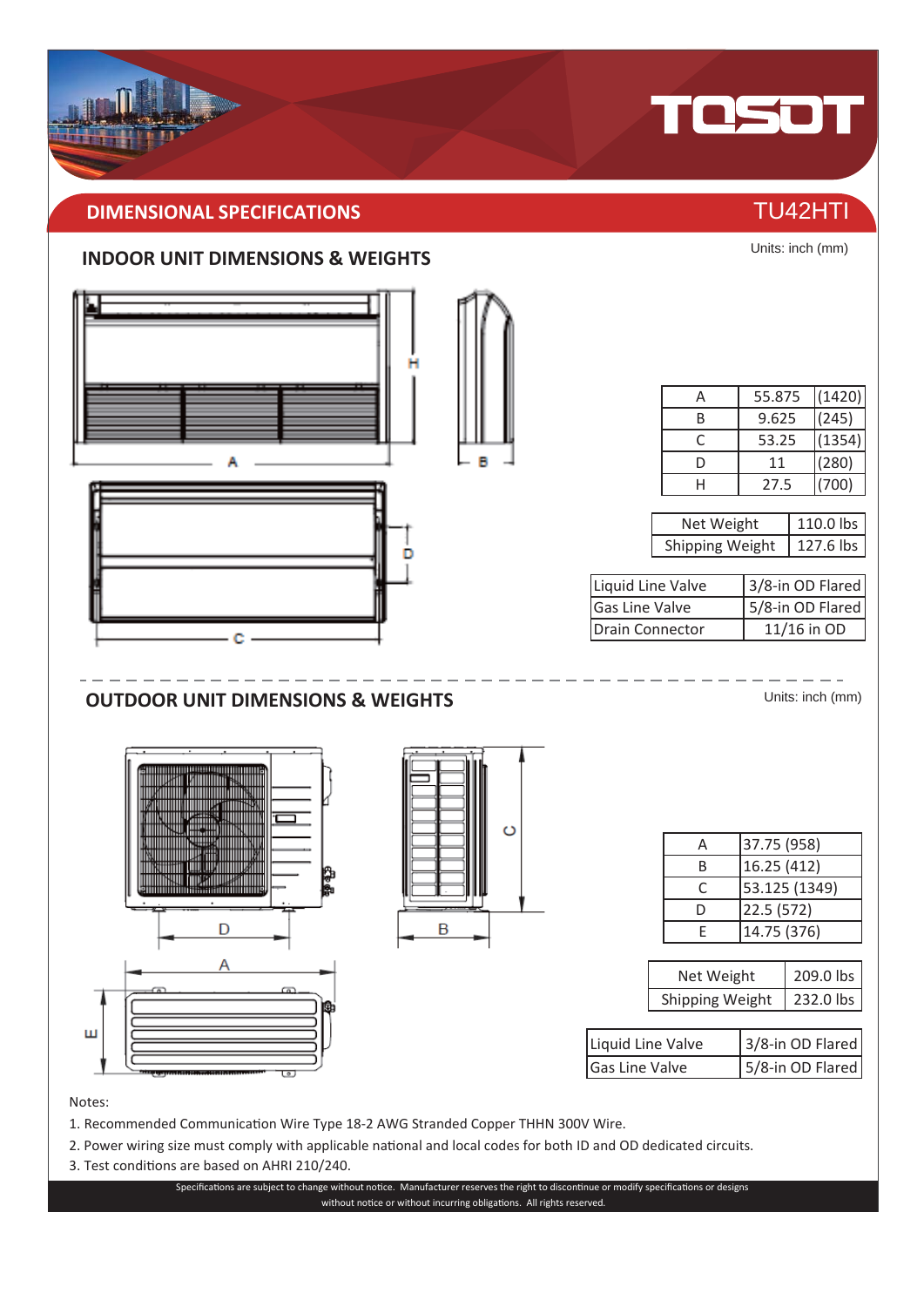

**U-MATCH TITT** 

## **48,000 BTUH Floor/Ceiling Heat Pump System**

# **Model: TU48HTI**







| <b>Item</b>                                       | Unit                      | Specification             |
|---------------------------------------------------|---------------------------|---------------------------|
| <b>ODU</b> Model                                  |                           | <b>TU48H3O</b>            |
| <b>IDU Model</b>                                  |                           | TU48HTI                   |
|                                                   | <b>System Ratings</b>     |                           |
| <b>Cooling Capacity</b>                           | Btu/h                     | 48,000                    |
| Heating Capacity (47°F)                           | Btu/h                     | 54,500                    |
| Heating Capacity (17°F)                           | Btu/h                     | 28,600                    |
| <b>Cooling Capacity Range</b>                     | Btu/h                     | 20,400-50,500             |
| <b>Heating Capacity Range</b>                     | Btu/h                     | 17,500-61,500             |
| Cooling Power Input (Max)                         | W                         | 5,500                     |
| Heating Power Input (Max)                         | W                         | 5,400                     |
| SEER                                              |                           | 16.0                      |
| <b>HSPF</b>                                       |                           | 9.0                       |
| EER                                               | W/W                       | 8.7                       |
| <b>COP</b>                                        | W/W                       | 3.5                       |
| <b>Cooling Operation Range</b>                    | $\degree$ F( $\degree$ C) | $0 - 118.0$ (-18.0~48.0)  |
| <b>Heating Operation Range</b>                    | $\overline{P}F$ (°C)      | $0 - 75.0(-18.0 - 24.0)$  |
| Gas Pipe Size (OD)                                | <b>Inch</b>               | 5/8                       |
| Liquid Pipe Size (OD)                             | <b>Inch</b>               | 3/8                       |
| <b>Connection Method</b>                          |                           | Flared                    |
| <b>Factory Charge</b>                             | OZ                        | 140.8                     |
| <b>Additional Charge</b>                          | oz/ft                     | 0.6                       |
| Pre-Charge Length                                 | ft.                       | 25                        |
| <b>MAX Refrigerant Pipe Length</b>                | ft.                       | 230                       |
| Min Refrigerant Pipe Length                       | ft.                       | 10                        |
| MAX Refrigerant Pipe Elevation                    | ft.                       | 49                        |
|                                                   | <b>Indoor Unit Data</b>   |                           |
| Air Flow Volume (Cooling Wet)(Lo/Hi)              | <b>CFM</b>                | 935/1350                  |
| Air Flow Volume (Heating Dry)(Lo/Hi)              | <b>CFM</b>                | 935/1350                  |
| Sound Pressure Level (Min/Max)                    | dB(A)                     | 46/55                     |
| Dehumidication                                    | pt/hr                     | 1.99                      |
| Power Supply                                      |                           | 208/230 V, 1 Phase, 60 Hz |
| Min/Max Voltage                                   | V                         | 187 - 253                 |
| <b>MCA/ Power Cable Size</b>                      | Α                         | 3.0                       |
| <b>MOCP/Breaker Size</b>                          | Α                         | 15                        |
| <b>Communication Wire Size</b>                    | $\overline{a}$            | 18-2 AWG / 300V THHN      |
|                                                   | <b>Outdoor Unit Data</b>  |                           |
| Compressor Type                                   |                           | DC Inverter Driven Rotary |
| Compressor RLA                                    | Α                         | 35.5                      |
| Refrigerant Type                                  | $\qquad \qquad -$         | R410A                     |
| Fan Motor Power Output                            | HP.                       | $2 \times 1/6$            |
| Fan Motor FLA                                     | Α                         | 2 x 2.0                   |
| Sound Pressure Level(Cooling/Heating)             | dB(A)                     | 59/59                     |
| Power Supply                                      |                           | 208/230 V, 1 Phase, 60 Hz |
| Min/Max Voltage                                   | V                         |                           |
|                                                   | $\overline{\phantom{0}}$  | 187 - 253                 |
| Power Supply Wire Size                            |                           | 8-3 AWG                   |
| MCA/ Power Cable Size<br><b>MOCP/Breaker Size</b> | Α                         | 45.0                      |
|                                                   | Α                         | 70                        |

**Job Name:**

**Schedule Reference: Date:**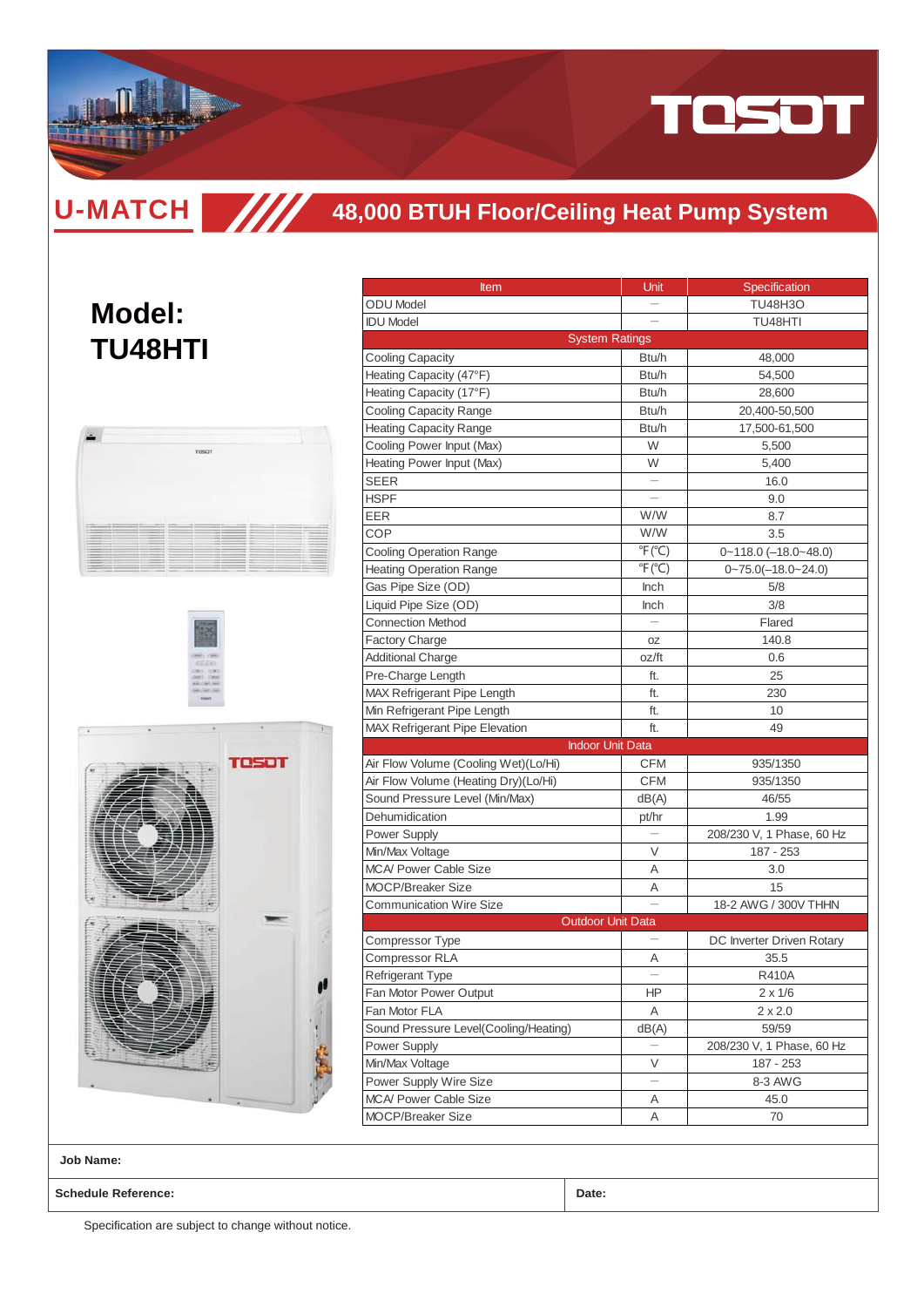

# Features & Function Summary TU48HTI

| <b>SYSTEM FEATURES</b>                 |               |
|----------------------------------------|---------------|
| Ultra Low Frequency Torque Control     | Yes           |
| <b>Power Factor Correction</b>         | Yes           |
| Compressor Type                        | Rotary        |
| Refrigerant Type                       | <b>R410A</b>  |
| Basepan With Electric Heater           | <b>NO</b>     |
| <b>Compressor With Electric Heater</b> | <b>YES</b>    |
| <b>Outdoor Fin Coating</b>             | Acrylic Resin |
| Intelligent Defrosting                 | <b>YES</b>    |
| Intelligent Preheating                 | <b>YES</b>    |
| Low Voltage Startup                    | <b>YES</b>    |
| Memory/Power Failure Recovery          | <b>YES</b>    |
| Self Diagnosis                         | <b>YES</b>    |
| Low Ambient Cooling                    | <b>YES</b>    |
| Internal Condensate Pump               | <b>YES</b>    |
| XK60 (Opt) Wired Controller Interface  | <b>YES</b>    |
| Wi-Fi Interface                        | <b>NO</b>     |
| Indoor Fan Type                        | Centrifugal   |
| Multi Fan Speeds                       | 3 Speeds      |
| <b>LED Display Indoor Unit</b>         | <b>YES</b>    |
| <b>Advance Filter</b>                  | <b>NO</b>     |
| <b>Auxiliary Electrical Heater</b>     | <b>NO</b>     |
| Ventilation (Outdoor Air)              | Optional      |

| <b>WIRED CONTROLLER FUNCTIONS</b> |            |  |
|-----------------------------------|------------|--|
| Auto Mode                         | <b>YES</b> |  |
| Auto Fan                          | <b>YES</b> |  |
| Auto Swing (Continuous Sweep)     | <b>YES</b> |  |
| Adjustable Swing Louvers (5 pos.) | <b>YES</b> |  |
| Clock on Remote Controller        | <b>YES</b> |  |
| Dry Mode                          | <b>YES</b> |  |
| Dry Anti-Mildew (X-Fan) Mode      | <b>YES</b> |  |
| <b>Energy Saving Mode</b>         | <b>NO</b>  |  |
| Dirty Filter Alert                | <b>NO</b>  |  |
| I Feel Function                   | <b>YES</b> |  |
| Lock on Remote Controller         | <b>YES</b> |  |
| Quiet Mode                        | <b>NO</b>  |  |
| Room Temperature Display (5 sec.) | <b>YES</b> |  |
| Sleep Mode                        | <b>YES</b> |  |
| <b>Timer Mode</b>                 | <b>YES</b> |  |
| Turbo Mode                        | <b>YES</b> |  |
| Display On/Off Control            | <b>YES</b> |  |
| <b>Freeze Guard Mode</b>          | <b>YES</b> |  |



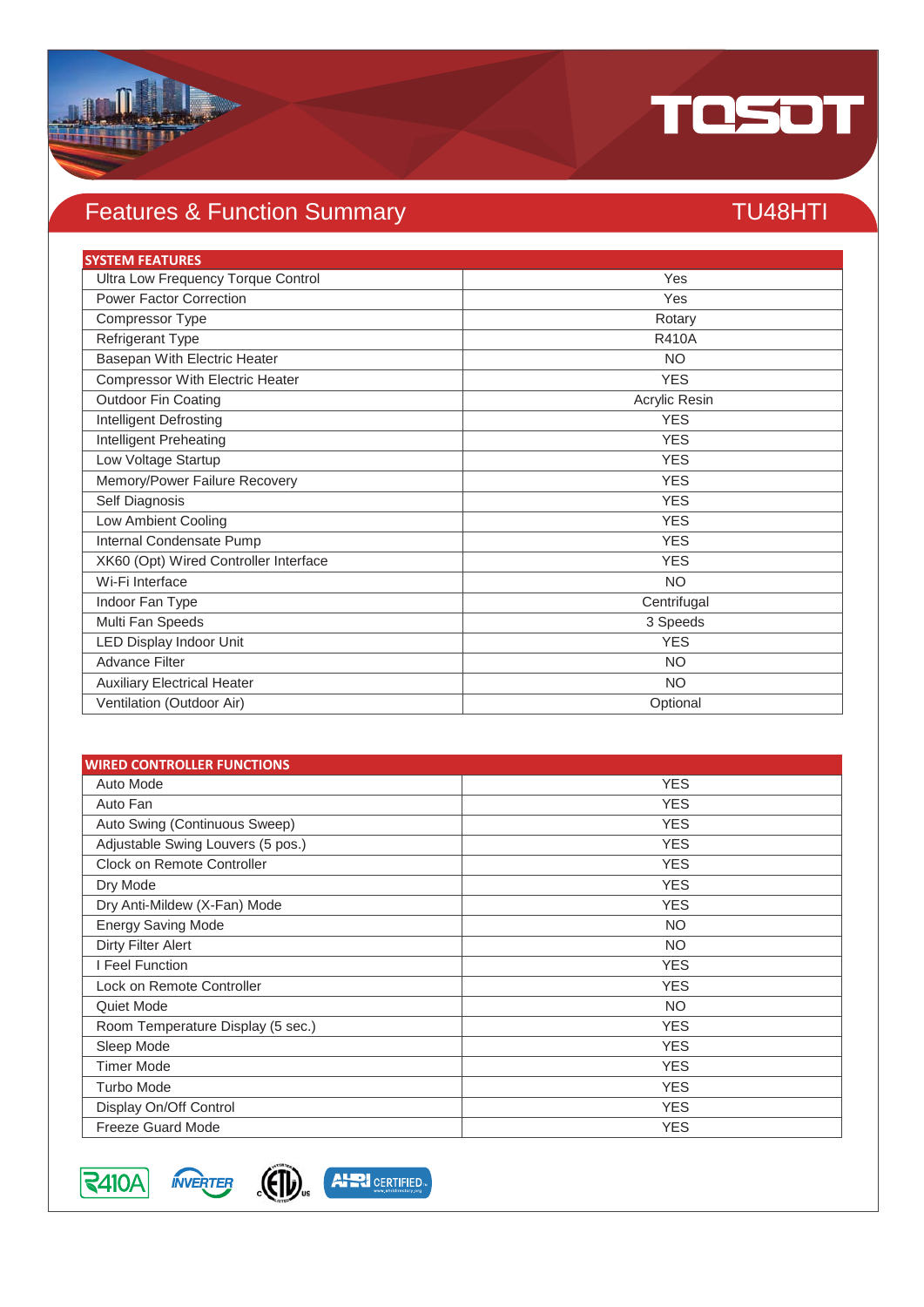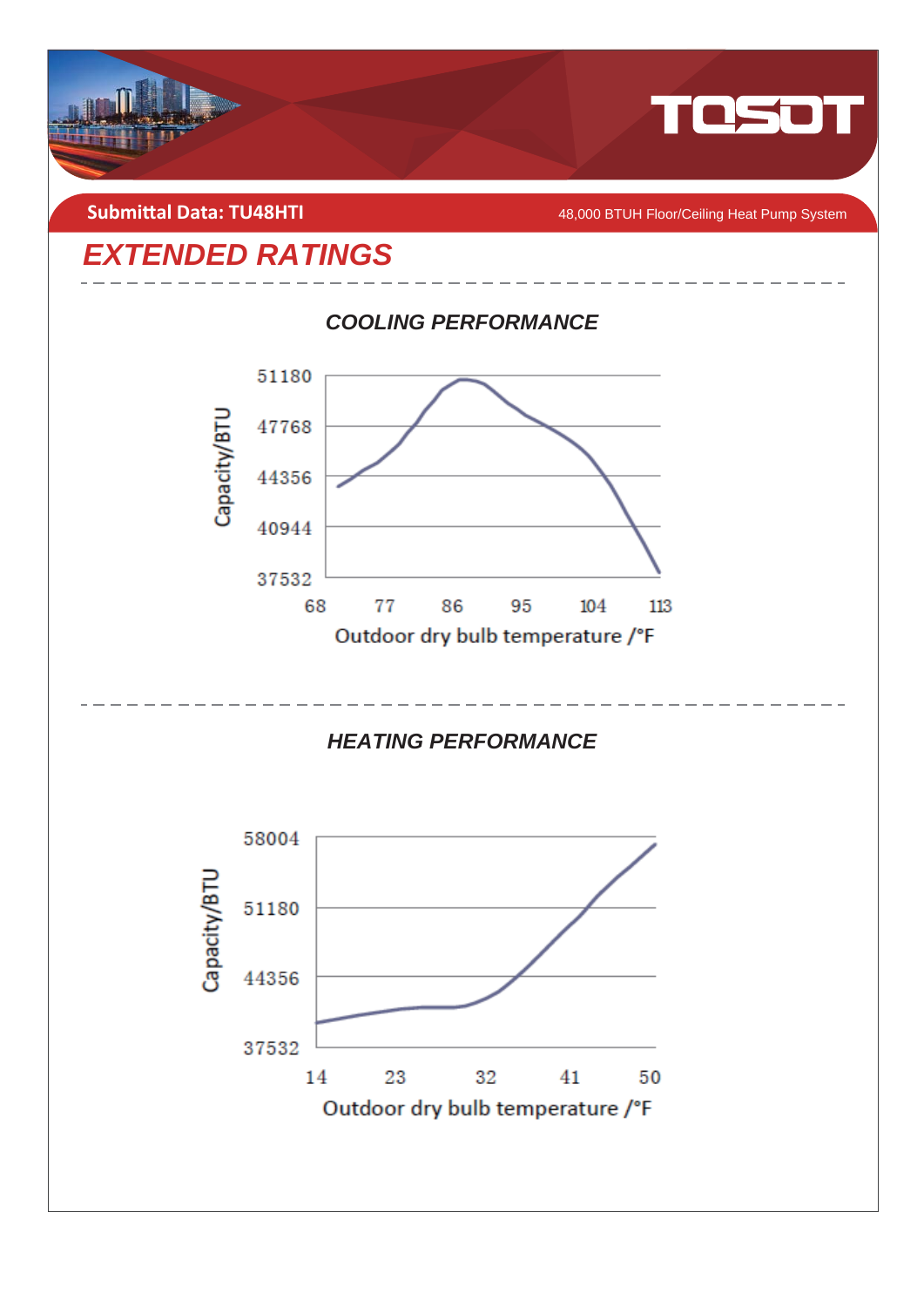

**Submittal Data: TU48HTI** *COMBILITY AB,000 BTUH Floor/Ceiling Heat Pump System* 

# *MINIMUM SPACING REQUIREMENTS*

## *INDOOR*



◆ Ceiling type





Unit: inch (mm)



Units: inch (mm)